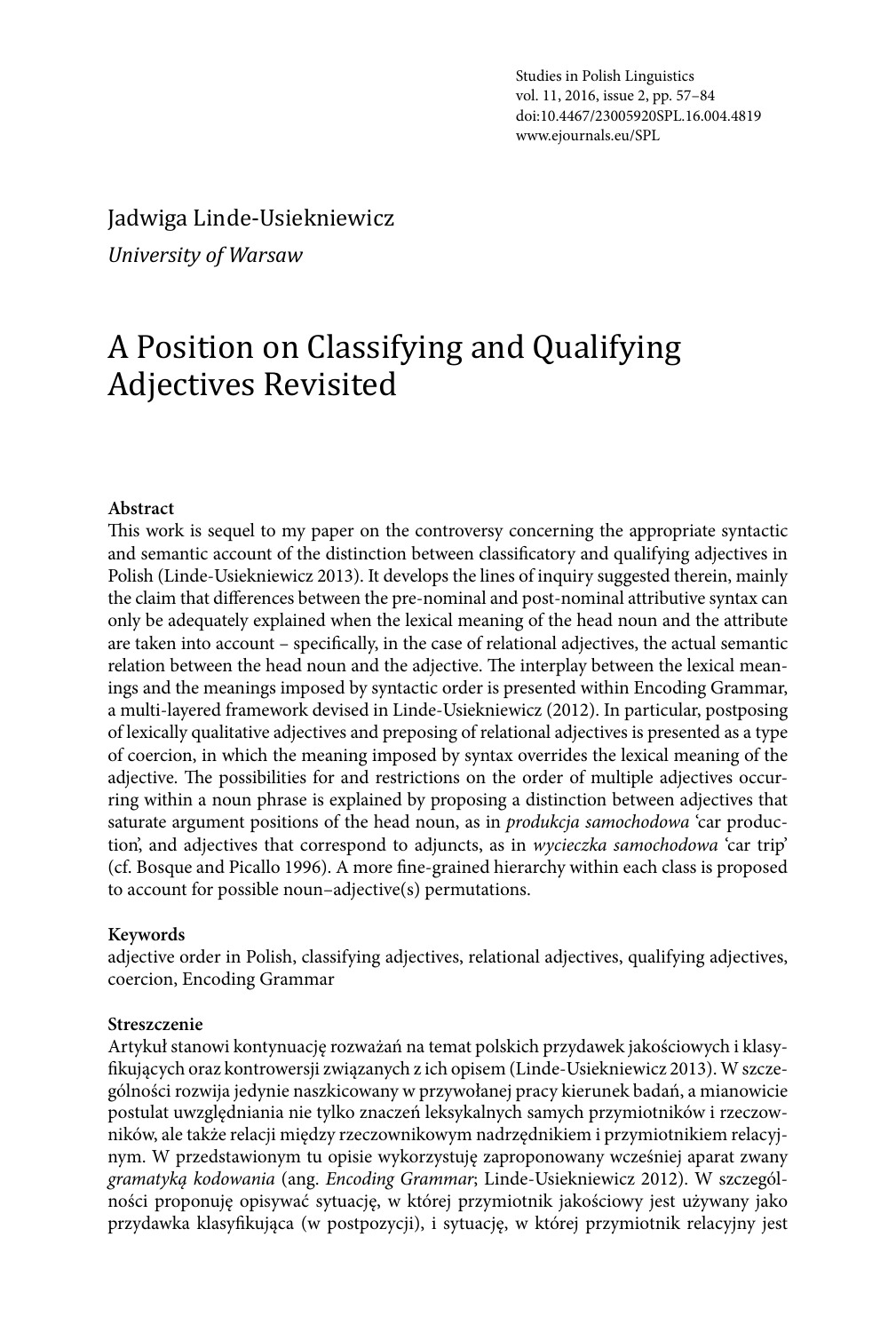używany jako przydawka jakościowa (w prepozycji), jako szczególne przypadki narzucania wyrażeniu znaczenia, nie w pełni zgodnego ze znaczeniem leksykalnym jednostek składowych, przez użycie nietypowej dla nich składni (ang. *coercion*). Wykorzystując rozróżnienie zaproponowane przez Bosquego i Picallo (1996) dla przymiotników relacyjnych, a mianowicie odróżnianie we frazie nominalnej przymiotników odpowiadających pozycjom argumentowym rzeczownika, np. *produkcja samochodowa*, od przymiotników odpowiadającym pozycjom nieargumentowym, np. *wycieczka samochodowa*, wprowadzam bardziej szczegółową hierarchię ról semantyczno-składniowych realizowanych przez przymiotniki relacyjne w grupie nominalnej. Hierarchia ta pozwala wyjaśnić możliwe permutacje szyku w obrębie grup nominalnych z wieloma przydawkami przymiotnymi, realizowanymi przez przymiotniki jakościowe i relacyjne.

#### **Słowa kluczowe**

szyk przymiotników w języku polskim, przydawka klasyfikująca, przymiotnik relacyjny, przydawka jakościowa, reklasyfikacja, gramatyka kodowania

# Introduction<sup>1</sup>

The difference between pre-nominal and post-nominal adjective placement in Polish has been discussed quite extensively in the literature. Relatively recently, several important contributions have appeared in the ongoing discussion. One of them was the Classificatory Phrase Model (further on referred to as CPM), proposed by Rutkowski and Progovacs (2005) and further developed in Rutkowski 2009. This model was subsequently criticized by Cetnarowska et al. (2011), who proposed a different account, based on Bouchard's (1998, 2002) relational model (this model for Polish will be referred to herein as CPT, and the paper introducing it as CPT 2011). In my own paper (Linde-Usiekniewicz 2013) intended as a response to CPT (2011), I argued that the controversy between CPM and CPT in fact stems from a fundamental difference in how the term 'classificatory' is understood. At the same time I suggested that neither account was fully satisfactory and sketched some directions which a further inquiry might take.

In her response to my paper, Szumska (2015) has explicitly addressed some of the questions I raised. She focused mainly on some marginal observations I made, usually those criticizing CPT, and has criticized some of my remarks as not providing an adequate analysis of the phenomena in question. At the same time she has proposed some tentative explanations, lines of inquiry and a model that she deems more appropriate to the task. Some of the lines of inquiry she proposes are similar to those that underlie my own suggestions;

<sup>&</sup>lt;sup>1</sup> I wish to thank two anonymous SPL reviewers whose incisive remarks and suggestions have allowed me to refine a number of formulations and have brought some important works on the subject to my attention. I would also like to thank Daniel J. Sax for his help in preparing the manuscript.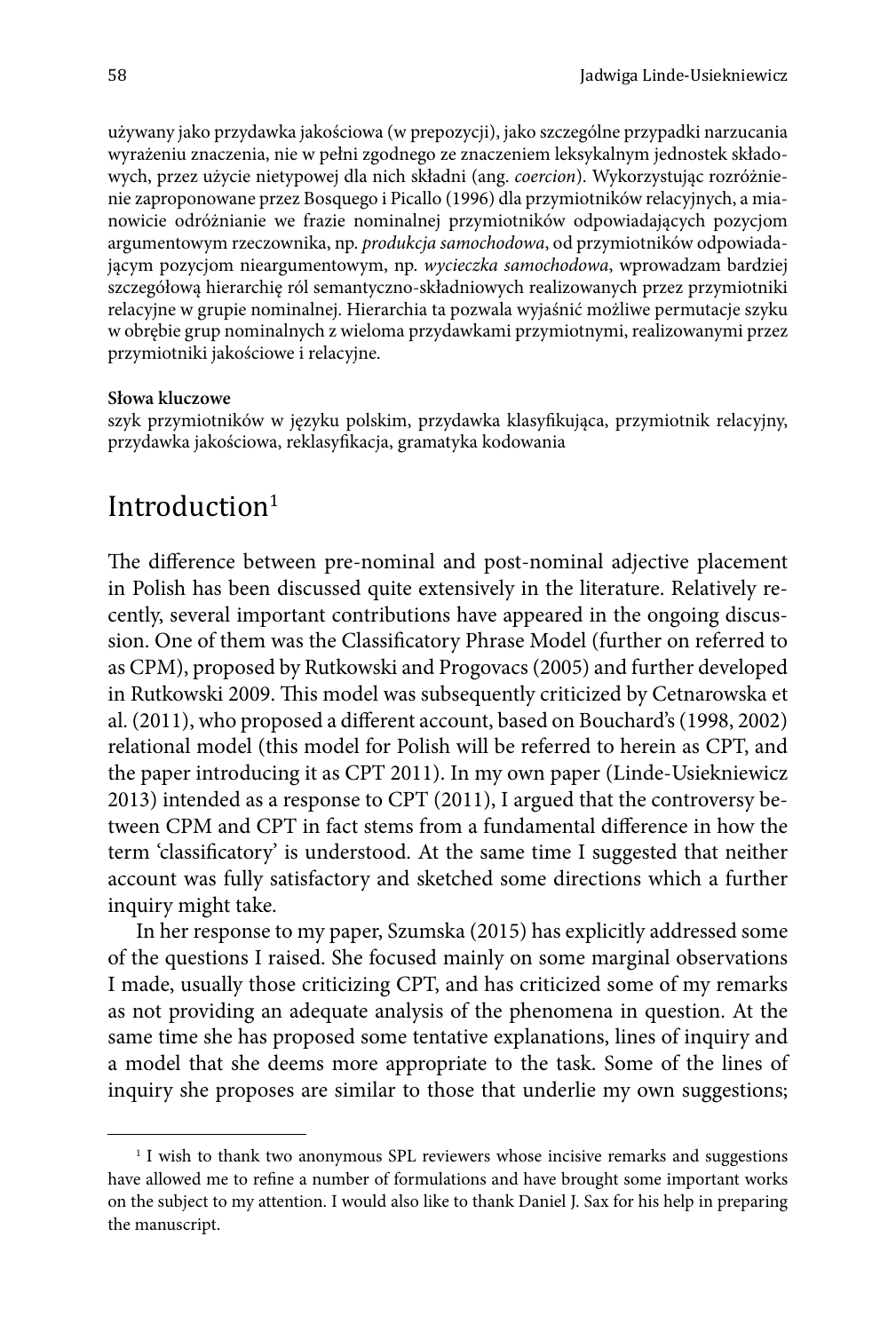some of her criticism addresses general issues surrounding research into adjective modification. Therefore in the present paper I propose not a detailed refutation, but an explicit account of some issues covered under a blanket term of 'qualifying adjective/attribute' vs. 'classifying adjective/attribute', though not exactly couched in the framework Szumska advocates.

The paper is organized as follows. Section 1 addresses some of the general problem concerning adjective modification that I wish to set aside. Section 2 briefly presents the framework I would like to apply. Section 3 focuses on relational adjectives. In particular, I will analyze the semantic relation between such adjectives and the corresponding nouns and the semantic relation between such adjectives and the nouns they combine with in nominal phrases. Section 4 presents my analysis of nominal phrases bearing a single adjective.

In Section 5 I will extend the analysis to the relative linear order of multiple adjectives and, drawing from the analysis of Bosque and Picallo (1996), will propose a relative semantic hierarchy of adjectival modifiers combining with nouns. Lastly, I will show that the relative linear order of adjectives tends to follow this hierarchy, though there are some predictable instances where the hierarchy is overridden.

In some cases I will debate specific points made by Szumska (2015). For lack of space, this time I will not be contrasting my proposal against more recent work on the issue by Cetnarowska (2014, 2015a, 2015b among others). In the final section (6) I will try to show that the framework briefly discussed in Section 2 provides a means for adequately describing the semantics and syntax of the 'classifying' vs. 'qualifying' distinction.

Because I am convinced that the issue at hand has been largely obscured by the very terms 'qualifying' and 'classifying', and more specifically by a tendency to equate 'classifying modification' with restrictive modification, the terms 'qualifying' and 'classifying' will be avoided herein, unless used when referring to already existing proposals. In that case the terms will be marked by single quotation marks, as above. It is also assumed that the basic distinctions between adjective types and adjective modification types are wellknown and will not be dwelt upon, nor will references be given for such general questions.

# 1. Clearing the decks

There are several phenomena, related to the order of adjectives in nominal phrases, which tend to cloud the issue and need to be dispensed with at the outset. First of all, it is generally recognized that adjectives in Polish may be used in focal contrast, with adequate intonation and with the order reversed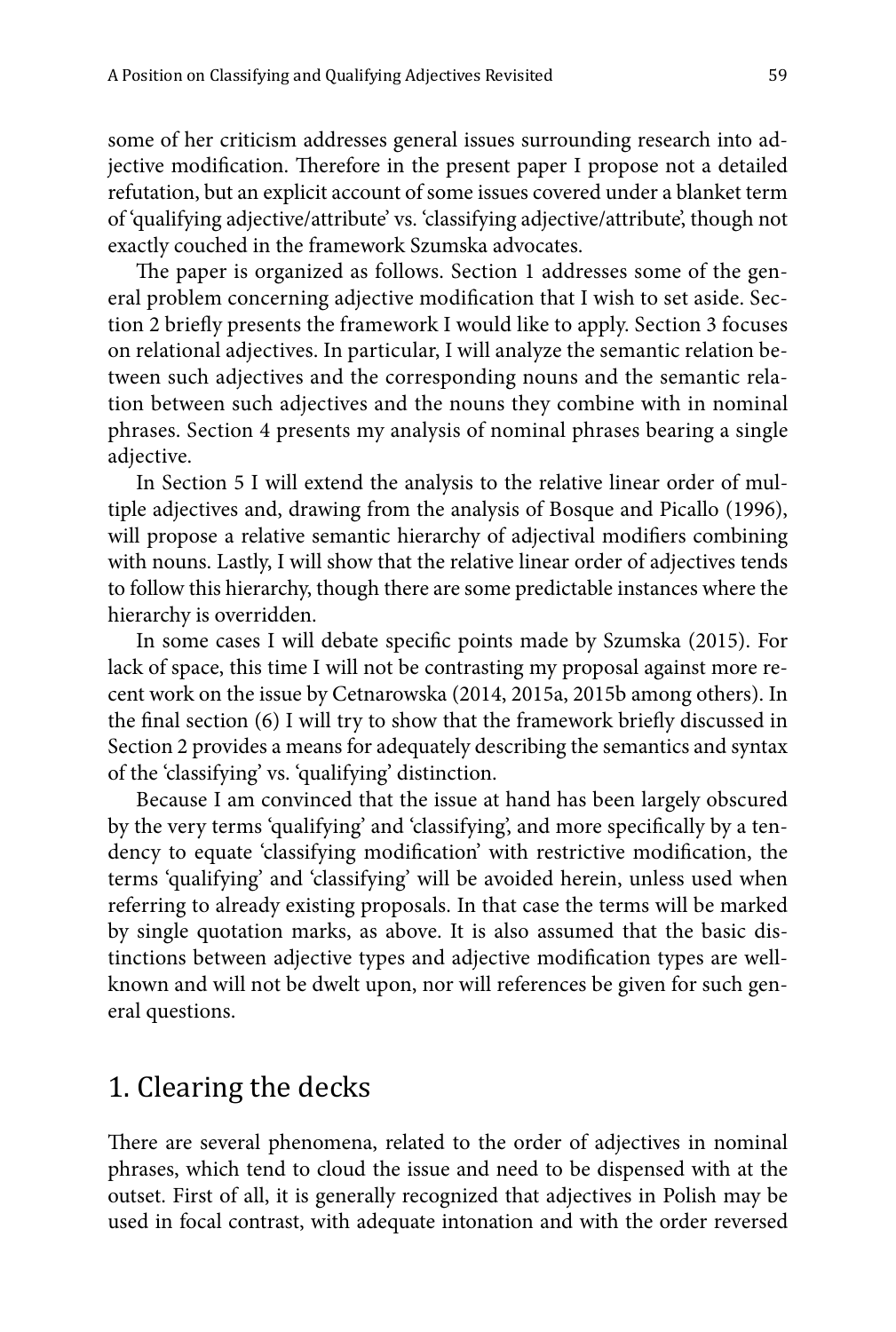in relation to what it would have been without the focal contrast. Examples abound, but here I will cite just two, one with an adjective that would otherwise be used pre-nominally, and one with an adjective that would otherwise be used post-nominally:

- (1) (a) *To jest park dla samochodów czystych.* 'This is the parking for clean cars (lit. cars clean)' (taken from Linde-Usiekniewicz 2008: 260)
	- (b) *Chodziło mi o naturalny logarytm* (*a nie dziesiętny*) 'I meant the NATURAL logarithm (and not the common one)'

This is one of the reasons why the order of adjectives has to be analyzed separately in speech and in writing, something that both myself (Linde- -Usiekniewicz 2013: 117−118) and Szumska (2015: 143) have insisted upon, and why we both advocate caution when discussing examples drawn from the Internet, which although written, do tend to mirror speech patterns.

Secondly, adjectives may follow the head when used in a non-restrictive way, with parenthetical intonation added in speech, as would correspond to commas in writing.

(2) *drewniane wsuwki, szerokie i czerwone* 'wooden hairpins, broad and red' (Tabakowska 2007: 427)

Thirdly, in some contexts post-nominal adjectives may not be modifiers, but rather depictives (Schultze-Berndt and Himmelmann 2004). Szumska (2015: 144) contrasts (3a) and (3b) but analyses (3b) as a post-nominal modifier, while in fact it is a depictive:<sup>2</sup>

- (3) (a) *Kelner podał nam zimną zupę.* 'The waiter served us (the) cold soup.' (modifier)
	- (b) *Kelner podał nam zupę zimną.* The waiter served us the soup cold.' (depictive)

Contrary to what Szumska claims, (3a) does not mean that the soup is supposed to be served and eaten cold, and is in fact underspecified as to the coldness of soup being expected or not; (3b) being a depictive is indeed more likely to be understood as referring to a soup getting cold due to incompetent service.

These and similar instances need not to confuse the major issue of prenominal and post-nominal adjective modification.

<sup>2</sup> Cf. Pisarkowa 1965: 83 for a parallel contrast between *Znalazł chore dziecko* 'He found a/the sick child' and *Znalazł dziecko chore* 'He found the child sick.' I am indebted to anonymous Reviewer 1 for bringing this work to my attention.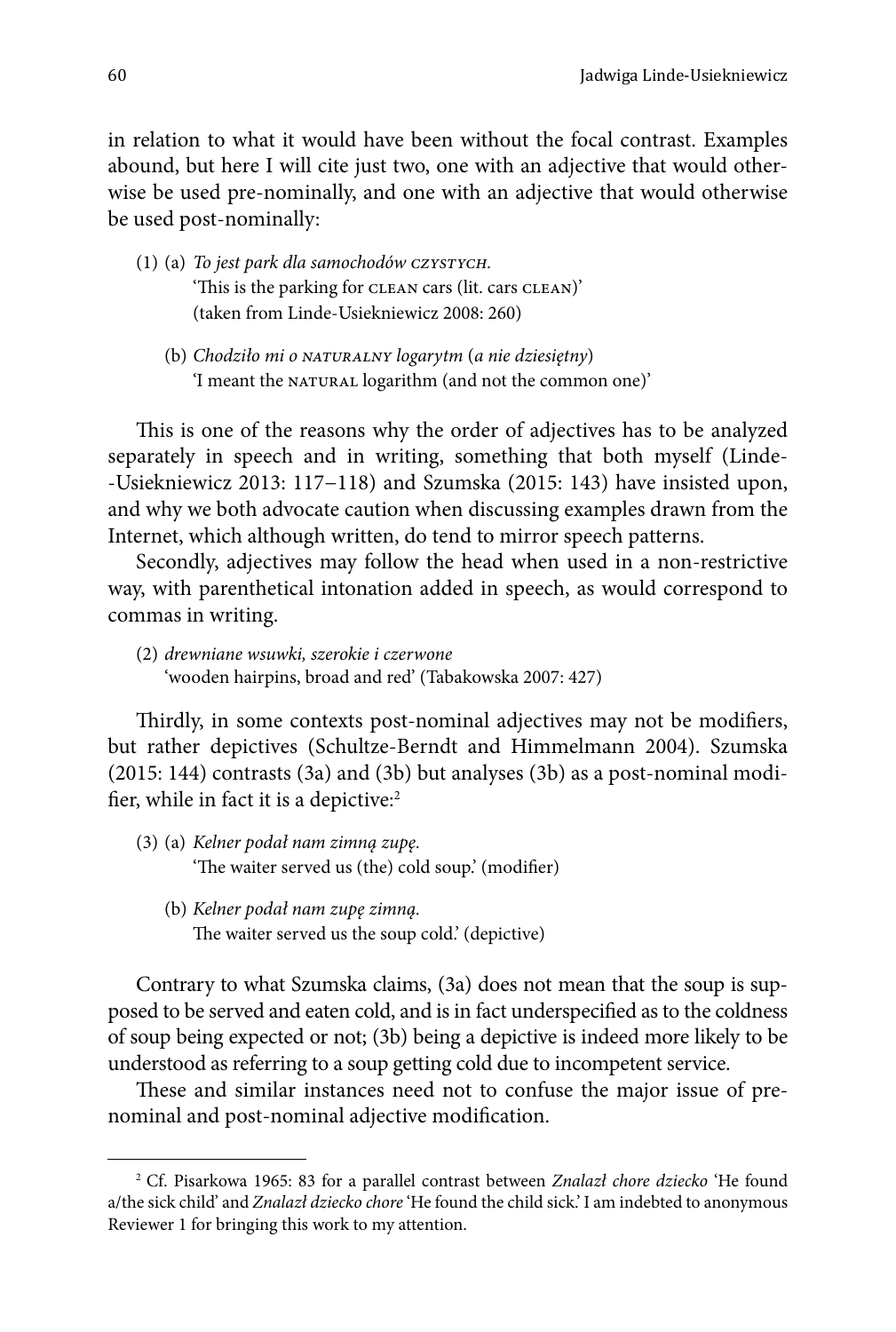### 2. Encoding Grammar and semantic structure<sup>3</sup>

My own proposal to account for adjective order in Polish has little in common with either the generative frameworks discussed in Linde-Usiekniewicz (2013) or the cognitive proposals of Tabakowska (2001, 2007) and Szumska (2010, 2015). Instead, it falls within the framework presented in Linde-Usiekniewicz (2012), called Encoding Grammar. The basic premise of this framework is that many interesting surface (i.e. observable) linguistic phenomena, usually difficult to analyze, result from an interplay of possibilities and constraints present in natural languages. These possibilities and constraints are embodied in what I call the semantic structure and the syntactic structure of a language. While the semantic representation of an utterance (not to be confounded with the semantic structure of a language), i.e. what the speaker would like to encode, is relatively language independent, the semantic structure and syntactic structure are more language specific, though a reasonable degree of their similarity across languages is nowadays generally assumed, at least in most contemporary linguistic theoretical models.

The very idea of observable phenomena being the outcome of an interaction of independent entities comes from Frajzyngier and Shay (2003), who show how phonological, morphological and semantic systems of natural language interact. In my proposal I substitute structures for systems and claim that this interplay covers not only positive interaction, i.e. one subsystem standing in for another, but also conflicts and necessary compromises between the exigencies of each of the structures mentioned above. These conflicts are resolved by the speaker, who, when faced with such constraints, decides what to explicitly encode within an utterance and by what means, and what to leave for the audience to infer or to retrieve from either previous or following utterances or clauses.

As an illustration I generally use an example built upon a quote from Amanda Cross, *Sweet Death, Kind Death*, Ballantine, New York, 1984, p. 88. There a protagonists says:

(4) *I called my lawyer, in one of those midtown firms, and she said…*<sup>4</sup>

I argue that in (4) the English noun *lawyer* does not encode the gender (in contrast to Polish *prawniczka* 'female lawyer'), nevertheless the gender is encoded in the utterance as a whole, and surfaces as a feminine pronoun

<sup>&</sup>lt;sup>3</sup> This presentation draws partly on a similar presentation given in Linde-Usiekniewicz (in print). 4 The example is truncated because what the lawyer said is immaterial to our analysis.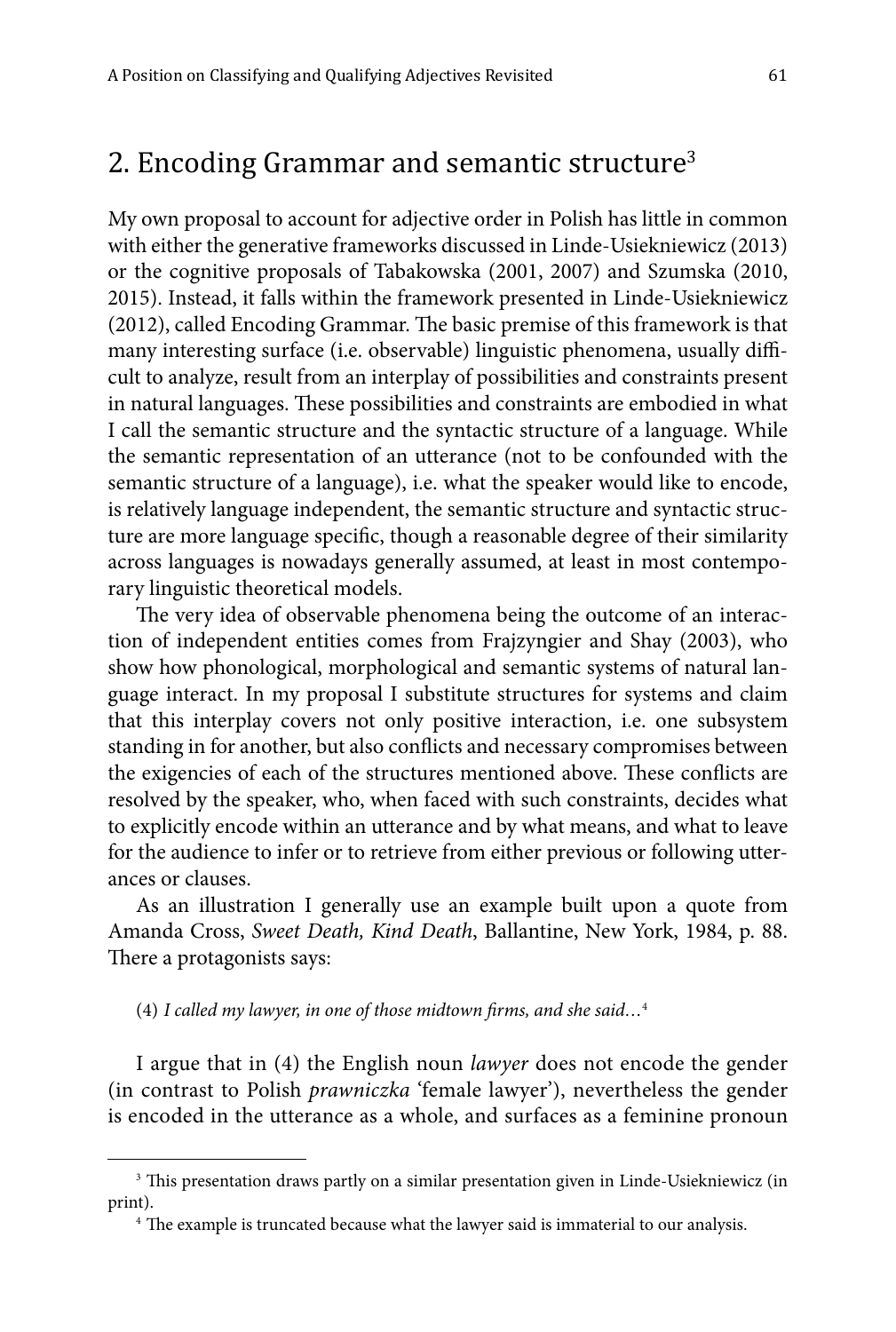co-referential with the noun. Yet the audience understands that the lawyer in question is female only when they apprehend the second clause of the utterance.

The Encoding Grammar framework is therefore explicitly process-oriented, though it falls short of being an actual model of utterance production. Here the framework differs radically not only from the Meaning $\leftrightarrow$ Text Model (Mel'čuk 2012), from which it otherwise draws heavily, but also from Functional Discourse Grammar (Hengeveld and Mackenzie 2008). By the same token, and again in contrast to both MTM and FDG, the potential process of utterance understanding cannot be conceived as a simple reversal of encoding procedures.

The semantic structure of a language covers its lexicon, including functional words. Functional words are not devoid of meaning, neither are they seen just as some metaphorical mortar used to join the metaphorical lexical bricks together. A good example of a functional word with a very specific meaning is provided by the Russian preposition *iz-za* (Iordanskaya and Mel'čuk 2009: 183−184) as well as its Polish counterpart *przez*, both in their causal meaning. In my analysis (Linde-Usiekniewicz 2012: 70−71) both prepositions encode the information that the outcome is undesirable, which accounts for (5a) being normal and (5b) pragmatically bizarre:

- (5) (a) *Ivan pogib iz-za svoej rassejannosti* (Russian, Iordanskaya and Mel'čuk 2009: 183) *Ivan zginął przez swoje roztargnienie* (Polish) 'Ivan died because of his absentmindedness'
	- (b) *Ivan spassja iz-za svoej rassejannosti* (Russian) *Ivan uratował się przez swoje roztargnienie* (Polish) 'Ivan survived because of his absentmindedness'

though, as I have argued, the examples in (5b) would be acceptable when describing a situation in which Ivan had missed the plane he had intended to catch because of his absentmindedness, yet the plane he had been supposed to take had crashed.

Lexical units are equipped not only with their appropriate signifiers and their signifieds (meanings) but also with their syntactic properties, e.g. a number of participants (actants) a verb would require, and grammatical categories, such as tense, mood, case, gender, number, etc. Not only grammatical categories, but also syntactic properties may differ from one language to another even if the signifieds are the same. A good example is provided by verbs referring to substitution: in some languages, i.e. Polish verbs *zastąpić* and *zamienić* take the substituted entity as their direct object, and the substitute is presented as oblique, whereas in English the reverse occurs.

The semantic structure of a language is not limited to its lexicon. A language may possess what can be informally called 'dedicated syntactic patterns'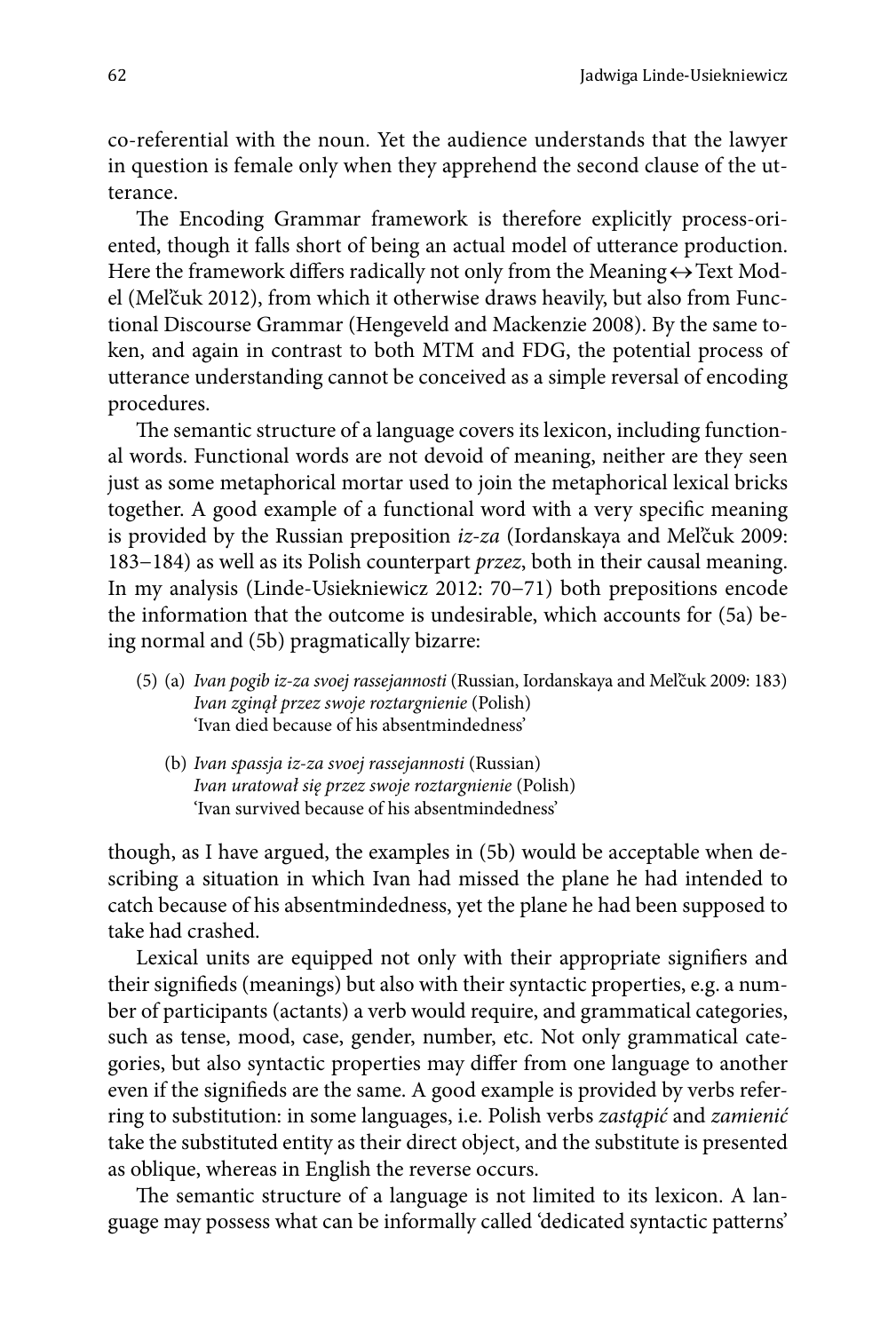which are also means of encoding. These would correspond to syntactically expressed semantic structure (Linde-Usiekniewicz 2012: 82−83). The two most obvious examples are the English auxiliary inversion in (6):

(6) *For no reason would Harry beat his wife.* (taken from Lakoff and Brugman 1987)

and Russian approximate syntax of numerals,

- (7) (a) *Ivan pročital dvadcat' knig.* (Zaroukian 2010) 'Ivan read twenty books.'
	- (b)*Ivan pročital knig dvadcat'.* 'Ivan read some twenty books.' ('lit. Ivan read books twenty.')

where inversion (7b) encodes a metatextual commentary that the speaker is not committing themselves to being completely sure about the amount named being exact (Bogusławski 2014).

Yet another aspect of the semantic structure of a language is the degree of latitude it offers to coercion phenomena (see Lauwers and Willems 2011 for general overview). I have argued that the semantic structure of a language actually constraints the possible coercive patterns (Linde-Usiekniewicz 2012: 81−82). To use the distinction introduced by Lauwers and Willems (2011: 1224), within Encoding Grammar the 'systemic coercion' is no coercion at all, but a built-in element of the semantic structure or syntactic structure, and so called 'language-user coercion' is nothing but speakers making expert use of means provided by the language they speak to achieve the communicative goals they seek. Thus Encoding Grammar understands coercion as overriding some element of lexical meaning of an item by using syntactic means of encoding available in the semantic structure. An interesting example of such phenomenon is discussed in Escandell Vidal and Leonetti (2002), and concerns the distinction between individual level predicates and stage level predicates, which in Spanish translates into the use of different copulas: *ser* for individual level predicates and *estar* for stage level predicates, e.g. *ser inteligente* 'to be intelligent' vs. *estar borracho* 'to be drunk' (Escandell Vidal and Leonetti 2002: 163). Yet, as they show, if an individual level predicate is used in stage level predicate constructions, such as captions, they acquire stage level predicate meaning. In that case the trigger for coercion is syntactic, and not pragmatic (Escandell Vidal and Leonetti 2002: 166).

This constitutes further evidence for coercion being a systemic, language bound phenomenon. Were it not so, there would be much fewer constraints on translating 'coerced' utterances from one language to another on the one hand, and on the other, translators would be free to introduce such coerced patterns into translations. To illustrate this point – the famous coercive example: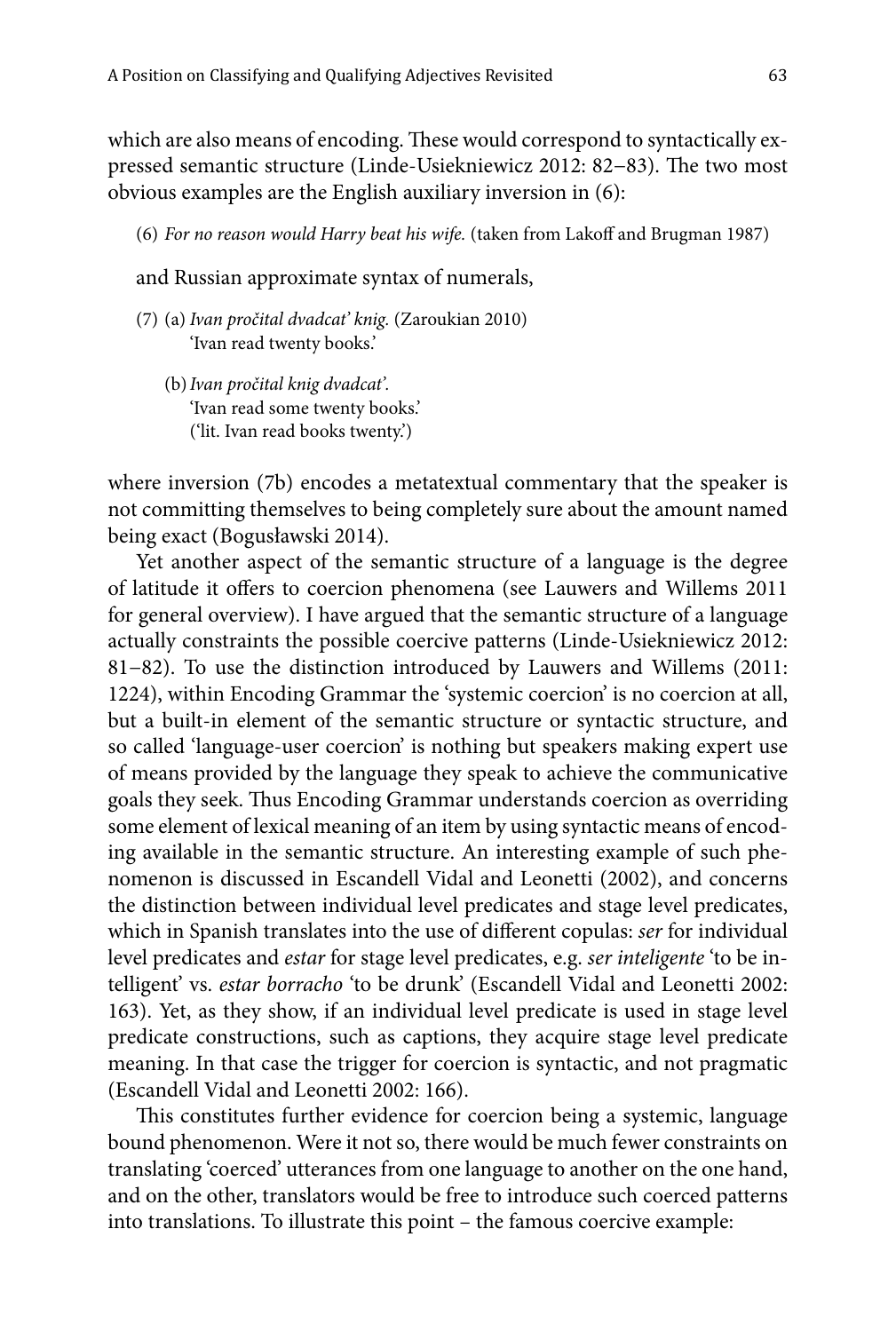(8) *He sneezed the napkin off the table.*

cannot be translated into Polish as

(9) \**Skichnął serwetkę ze stołu.*

while the quotative syntax available in Russian (Mel'čuk 1988: 339−356), Polish (Linde-Usiekniewicz 2012: 182−214) and Spanish (Suñer 2000) among others, of emotion verbs framing direct speech cannot be replicated in English:

(10) *– Jak śmiesz! – wybuchła Elena.* (adapted from Mel'čuk 1988: 355)

(11) \*'*How dare you!*' *exploded Elena.*

Encoding Grammar works on rather opportunistic principles. It claims that some parts of the semantic representation may not find any appropriate encoding means in the semantic-lexical structure of a language. Such parts may be encoded at the deep-syntax level if there is an adequate deep-syntactic pattern. A good example of such language specific pattern is that of pseudo-cleft sentences. Some languages, including French, German, Russian and Polish (Linde-Usiekniewicz 2006 and the literature quoted therein, among others) lack this pattern, though some of them do have straightforward cleft-sentence patterns. The absence of pseudo-clefts results in the semantic information (i.e. the topic-comment or the background- -focus distinction, considered semantic within Encoding Grammar, Linde-Usiekniewicz 2012: 9, 118−121) being maintained as still unencoded and sent down (or rather 'up') to the surface-syntactic module where it can be encoded by linearization and possibly intonation. Similarly, coreferential nominal elements maintain the semantic value of co-referentiality, but the decision which of them would be encoded as a noun and which of them as a pronoun is delayed until after the linearization takes place, since (4) would not mean the same as (4'):

#### (4')*I called her and my lawyer, in one of those midtown firms, said…*

For the problem of adjective–noun ordering in Polish, it is the semantics which is of tantamount importance within the Encoding Grammar. As a consequence, my analysis makes a radical depart from CPM, which is purely syntactic, and might be seen as drawing closer to the representational model (CPT). Yet in contrast with the original CPT proposal, it does not claim that adjectives surface pre-nominally or post-nominally due to their inherent feature of being either 'classifying' or 'qualitative'. Just the contrary, it will be demonstrated that the observable ordering is the result of the semantic structure of Polish that allows it to explicitly encode the meaning of a resultant adjective(s) bearing nominal phrase. Such encoding occurs within an isolated nominal phrase; and it is the encoded meaning of such phrase that enables its use in sentential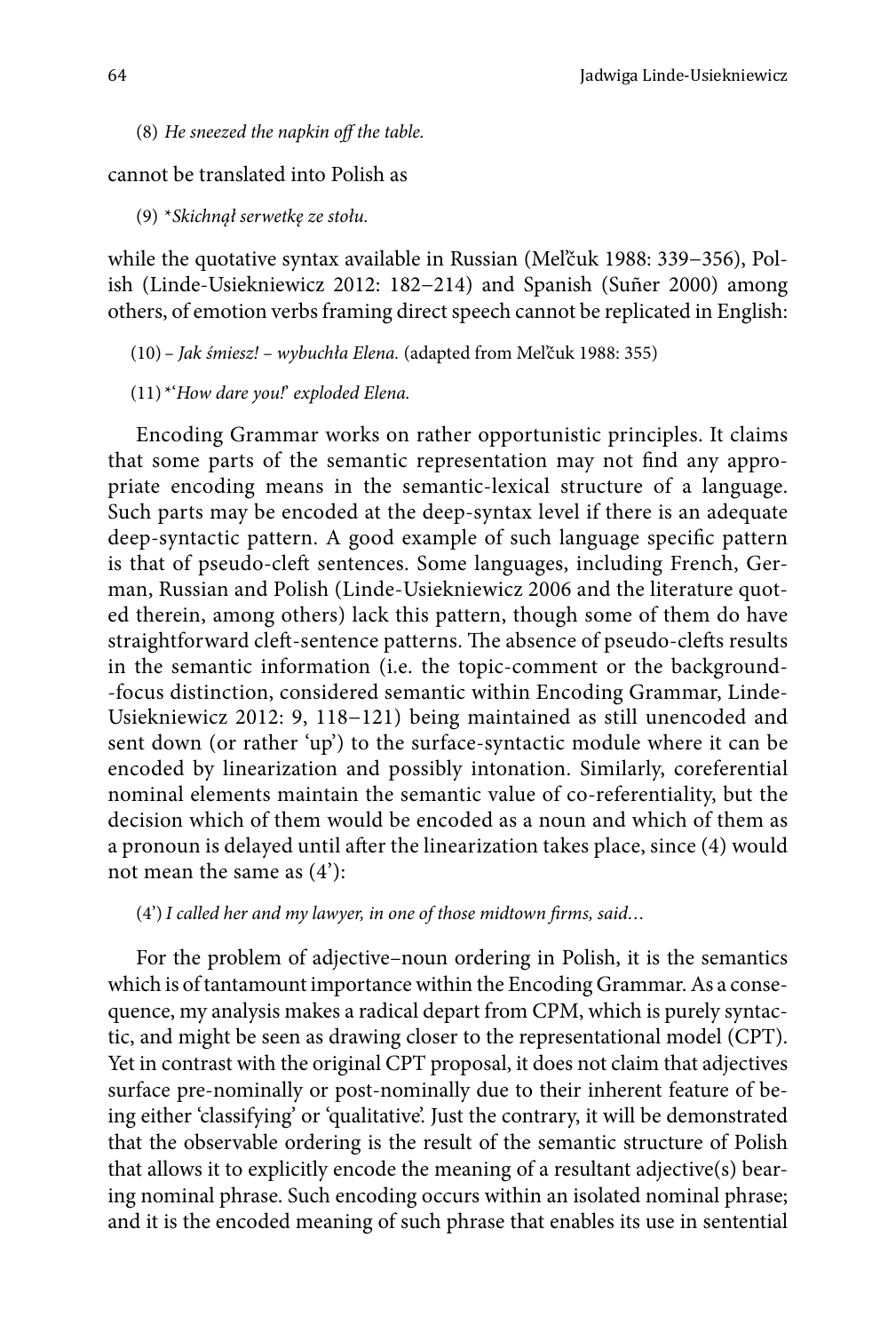contexts, and not vice-versa.<sup>5</sup> In addition, the issue of how other elements of nominal phrases, such as determiners, numerals, and non-adjectival (nominal or prepositional) modifiers and complements affect the relative order within such phrases, addressed by Bogusławski (2001), is left aside.<sup>6</sup>

### 3. Relational adjectives: what do they relate to?

Relational adjectives are generally described as adjectives that denote not properties but entities (Bosque and Picallo 1996: 351), being 'semantic nouns' (Mc-Nally and Boleda 2004: 181) or describing a relation between two nouns (Kallas 1998: 482).<sup>7</sup> They are also supposed to "saturate argument positions of the nouns they modify" (McNally and Boleda 2004: 181). However, as Bosque and Picallo (1996: 351−352) rightly observe, when combining with some nouns relational adjectives do not saturate argument positions, as in (12a), but instead correspond to adjuncts, as in (12b):

- (12) (a) *producción automovilística* (Bosque and Picallo 1996: 353) 'car production'
	- (b) *excursión automovilística* 'car trip'

The same distinction obtains for the Polish counterparts of (12a, b): *produkcja samochodowa* and *wycieczka samochodowa*. <sup>8</sup> The authors introduce a terminological distinction between cases like (12a), where they consider the adjective 'thematic', and (12b), where they consider the adjective 'classificatory'.

In addition, the authors introduce yet another valid distinction among thematic adjectives: between those that denote Agents and those that denote

<sup>&</sup>lt;sup>5</sup> That is why isolated nominal phrases are discussed in the text: contrary to what one of the anonymous reviewers suggests, this is not an oversight, but a conscious methodological decision. 6 This work has been brought to my attention by anonymous Reviewer 2. Interestingly, both

Rutkowski (2009) and I have independently defined what I call here 'class-establishing adjectives' similarly to Bogusławski (2001: 83). What distinguishes this account from Bogusławski's is my claim that if an adjective is used pre-nominally, it no longer serves to establish a class, but describes a property. In addition, I address the issue of multiple adjective modification.

<sup>7</sup> See Morzycki (in press: 48−49) for an overview of other terms used.

<sup>8</sup> E.g.: *Na koniec roku polska produkcja samochodowa może sięgnąć 1,1 mln sztuk*. 'By the end of the year, Polish auto production may reach 1.1 million cars.' (http://www.gazetapodatnika.pl/artykuly/przejsciowy\_spadek\_produkcji\_samochodow-a\_7979.htm; accessed August 5, 2015).

*Jak przygotować się do wycieczki samochodowej?* 'How to prepare oneself for a car trip?'

<sup>(</sup>http://www.podroze.pl/polska/jak-przygotowac-sie-do-wycieczki-samochodowej/ 1666/; accessed August 5, 2015).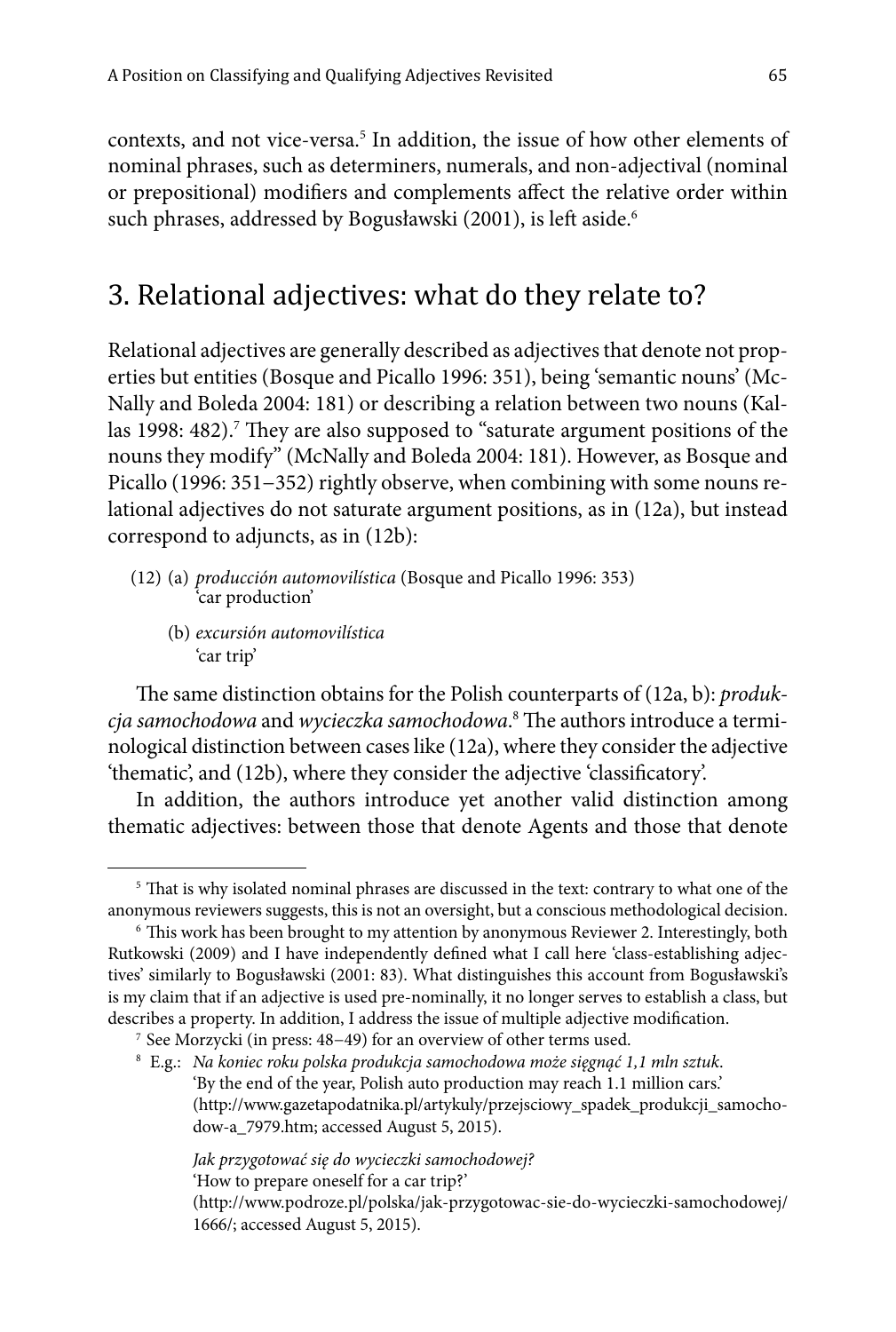Themes. The distinction plays an important role in the ordering of Spanish relational adjectives: when two thematic adjectives are combined, Theme precedes Agent, as seen the following minimal pair:

- (13)(a) *estudios rodoredianos femeninos* 'studies of Rodoreda by women'
	- (b) *estudios femeninos rodoredianos* 'studies of women by Rodoreda'

An exactly parallel contrast is not available in Polish. Yet the distinction between Agent and Theme can be observed when the same adjective combines with different nouns, e.g.

- (14) (a) *przewozy pasażerskie* 'passenger transportation'
	- (b) *pasażerskie skargi* 'passengers' complaints'

The distinction was rightly noted in Szumska (2015: 145); her observation that adjectives referring to subjects might be preposed, while those referring to objects tend to be postposed, is valid, but needs to be seen within a larger picture.

To avoid the kind of terminological confusion already mentioned in the Introduction, I will maintain the distinctions made by Bosque and Picallo (1996), but substituting 'argumental' for their 'thematic', as in *produkcja samochodowa* and 'non-argumental' for their 'classificatory', as in *wycieczka samochodowa*. In order to distinguish the two cases presented in (14) I will refer to adjectives in (14a) as internal-argumental and to those in (14b) as external-argumental.

From what has been said so far, it follows that relative adjectives may but need not saturate an argument position of the noun they modify. In addition, the 'argumental' vs. 'non-argumental' distinction applies not only to nouns that denote events or results of events, such as *produkcja, wycieczka, badania, przewozy.* In many cases the eventive character of the noun is obvious, since they are deverbal derivatives, while in others it is not. One example is that of *wycieczka*. Yet, relational adjectives may modify non-eventive nouns, e.g. *zegar elektryczny* 'electric clock' (taken from Bosque and Picallo 1996: 362), *adres internetowy* 'internet address', *drukarka laserowa* 'laser printer', and many others, amply attested in the literature. These nouns may or may not derive from verbs (*drukarka* does), but again their provenance is immaterial.

Interestingly enough, there seem to exist nouns which when modified by a relational adjective seem to re-acquire an eventive status: two telling examples are *sklep* and *zupa*, as in *sklep warzywny* 'lit. vegetable shop, greengrocer's' and *zupa pomidorowa* 'tomato soup'. These examples are particularly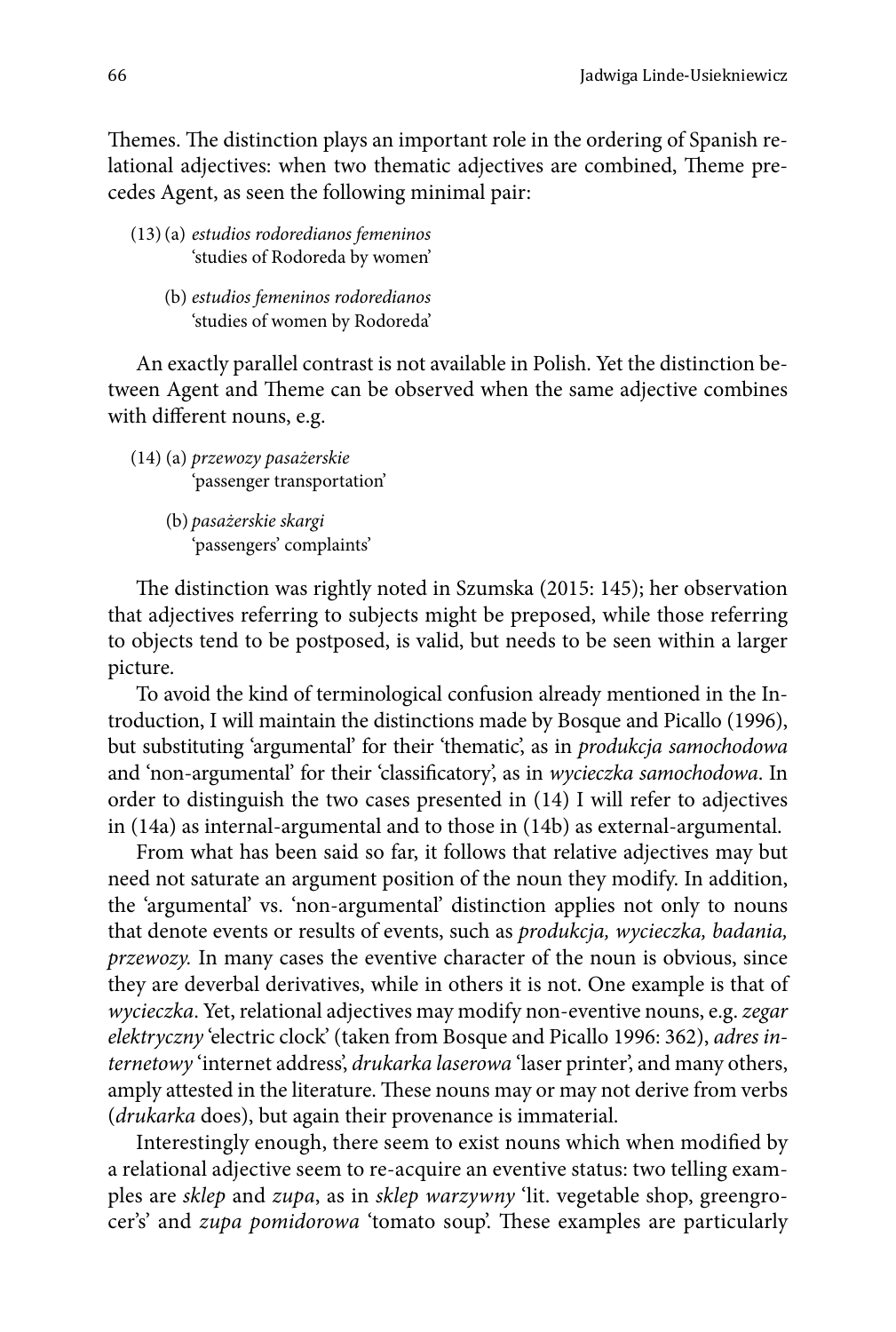interesting in the light of Tabakowska's (2001: 585; 2007: 424) examples concerning cheeses. Her claim is that while *ser biały* 'lit. cheese white, cottage cheese' or *ser żółty* 'lit. cheese yellow, hard cheese' would appear as product description, the reverse order, i.e. *biały ser, żółty ser* would be used when talking about the food actually served to people. Nevertheless, even in the most informal situation, when asked what is for dinner, people would still say *zupa pomidorowa* and not *pomidorowa zupa.* Similarly, one goes to a *sklep warzywny* and not to a *warzywny sklep*. <sup>9</sup> What I would like to argue here is that the *sklep* 'shop' refers to a specific participant (or actant) of an event of selling, and this event is evoked (to use Fillmore's (1985: 232) term) whenever this participant is mentioned. For this event the vegetables are the Theme and an internal argument of the verb *to sell.* A similar argument can be presented for soups, though here the event is that of cooking,<sup>10</sup> and tomatoes (or other vegetables) would again be an internal argument, either Theme or Patient, depending on the specific Theta-role model adopted.11 Thus in the case of cheeses the property of being *żółte* 'hard' or *białe* 'soft' is not related to the event of their coming to being, while in the case of soups the property of being made of tomatoes is event-related. Interestingly, the feature of being made from tomatoes on its own does not impose the eventive status on other nouns referring to food: tomato juice is either *sok pomidorowy* or *pomidorowy sok.*

Adjectives considered relational, i.e. not denoting properties, tend to have their meaning rather vaguely associated with the noun they are supposed to derive from. The issue is further complicated by adjectives that seem to expand the association across the entire range of related nouns. Such is the case of *dentystyczny*, which though formally derives from *dentysta* 'dentist', is used to denote meanings only indirectly associated with the profession, and is semantically related to teeth: while *gabinet dentystyczny* 'lit. dentist's/dentistry office; dental office' can be understood as the place where a dentist works or where dentistry is performed, with the adjective maintaining the relation with the motivating noun, that is no longer the case in *nić dentystyczna* 'lit. dentist/dentistry thread; dental floss', which is used not in professional setting, but in a day-to-day dental care. This loss of semantic relation between

<sup>9</sup> Neither *biały* nor *żółty* are relational adjectives. I will come to the issue later on.

<sup>&</sup>lt;sup>10</sup> A conceptually similar analysis has been proposed by Beard (1991).

<sup>&</sup>lt;sup>11</sup> For example Stalmaszczyk (1996: 98) discusses the original proposal which restricts Theme to objects that are either moved or located somewhere, and defines Patient as "an entity that undergoes an action". Within this interpretation vegetables that are sold are a Theme, while vegetables that are chopped and cooked would be a Patient. When Theta-roles are represented in terms of features, Theme and Patient are no longer distinguished (Reinhart 2002). Theme as a Theta-role should not be confounded with the notion of 'Theme' as used in information structure studies.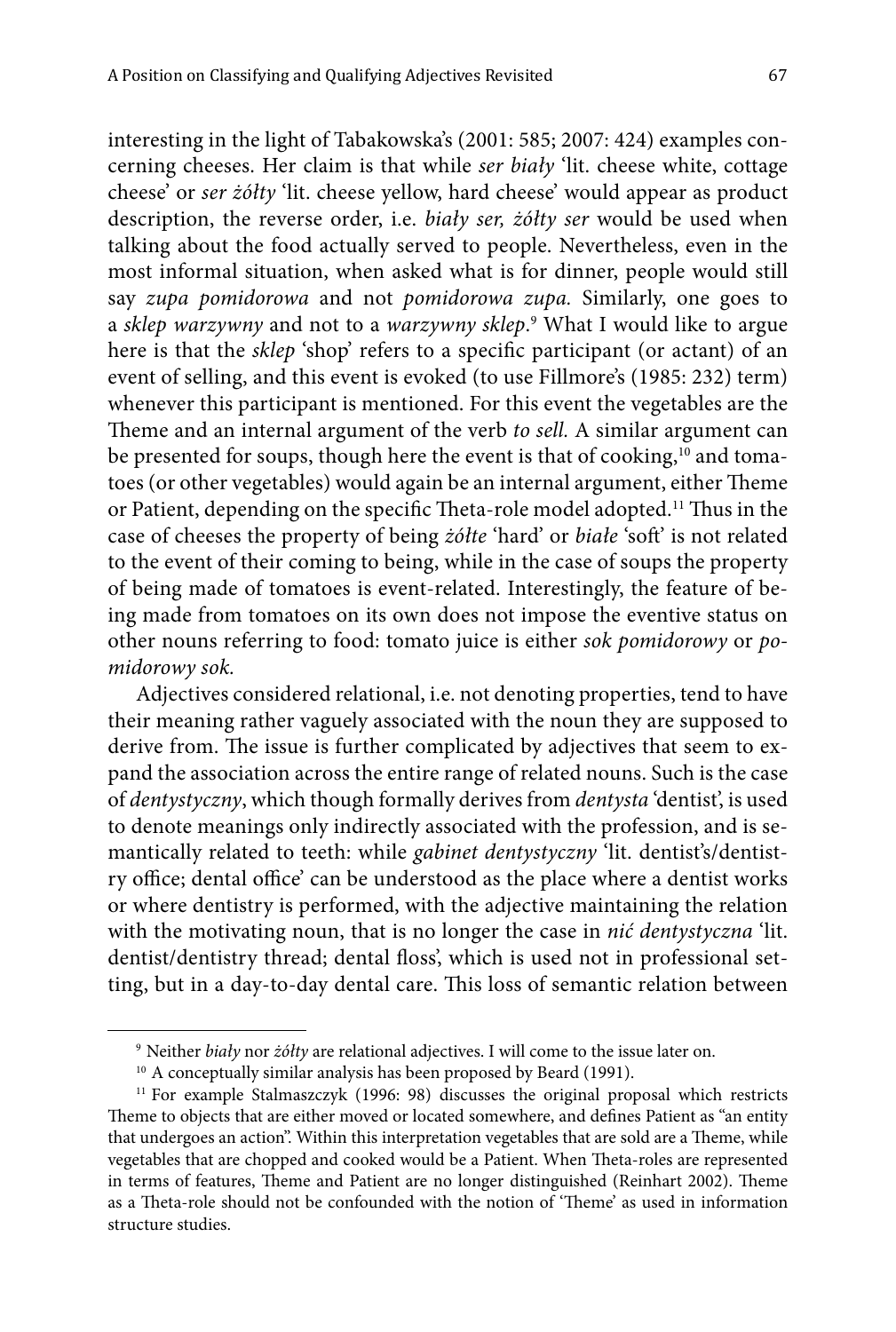the adjective and formally motivating noun occurs in loanwords, and can stretch to a case where there is no synchronically motivating noun: this is the case of *sanitarny* 'sanitary': the corresponding noun *sanitariat* refers to a bathroom only.12

An interesting twist can be found in apparently relational adjectives in which the formally motivating noun itself derives from a verb. The adjectives *opałowy* 'heating' and *napędowy* 'lit. driving, propelling' formally derive from *opał* 'fuel' and *napęd* 'propulsion' respectively, yet the nouns themselves are eventive in meaning, and nouns combining with the adjectives saturate the role of the argument of the motivating verb. *Napędowy* can combine with either an internal or external argument of this verb, as the motivating event can be either perceived as being propelled by something (*napędzany olejem* 'lit. oil-propelled') or as the referent of the noun being the propelling element, as in *śruba napędowa* 'propeller, lit. propelling screw'. In the case of *opałowy* the argument has to be internal (*opalać olejem* 'to heat with oil'). Another example of this kind is the adjective *spożywczy* 'alimentary, food', which straightforwardly derives from the verb *spożywać* 'to consume, to eat'. In *artykuły spożywcze* 'comestibles, lit. alimentary products' the noun *artykuły* saturates the internal argument position of the verb *spożywać*. Thus in all the cases discussed in the present paragraph, the semantic relation is the reverse of what happens in (12a). Such adjectives, since their semantic relation to the verb remains underspecified, can be used as ordinary relational adjectives, i.e. to modify nouns that apparently do not saturate argumental positions: thus we get *przemysł spożywczy* 'food industry', referring not to an industry that produces consumption, but to an industry that produces foods for consumption; *sklep spożywczy* 'lit. alimentary shop, grocer's', again a shop that sells foodstuffs, etc. In such cases the adjective is used elliptically, with the intermediate element, i.e. the one that is semantically modified by the adjective, absent.

To sum up this section: the notion of 'relative adjective' is therefore extended to comprise not only adjectives that show some underspecified relation between the noun they derive from and the noun they modify, but also adjectives deriving either directly or indirectly from verbs. When such adjectives combine with nouns, the relation between the adjective and the semantics of its derivational base is further specified by the meaning of the noun. However, at first glance it appears that the specification is partly mediated by the real-life relation between the event (either evoked by the head noun or by the adjective) and the participant, again either identified by the head noun or by the adjective. As could be seen in the *nić dentystyczna* example

<sup>12</sup> There is yet another meaning of *sanitarny*' relating to health as in *punkt sanitarny* 'first-aid post'; this meaning is still retained in nouns like *sanitariusz*, -*ka* 'orderly'.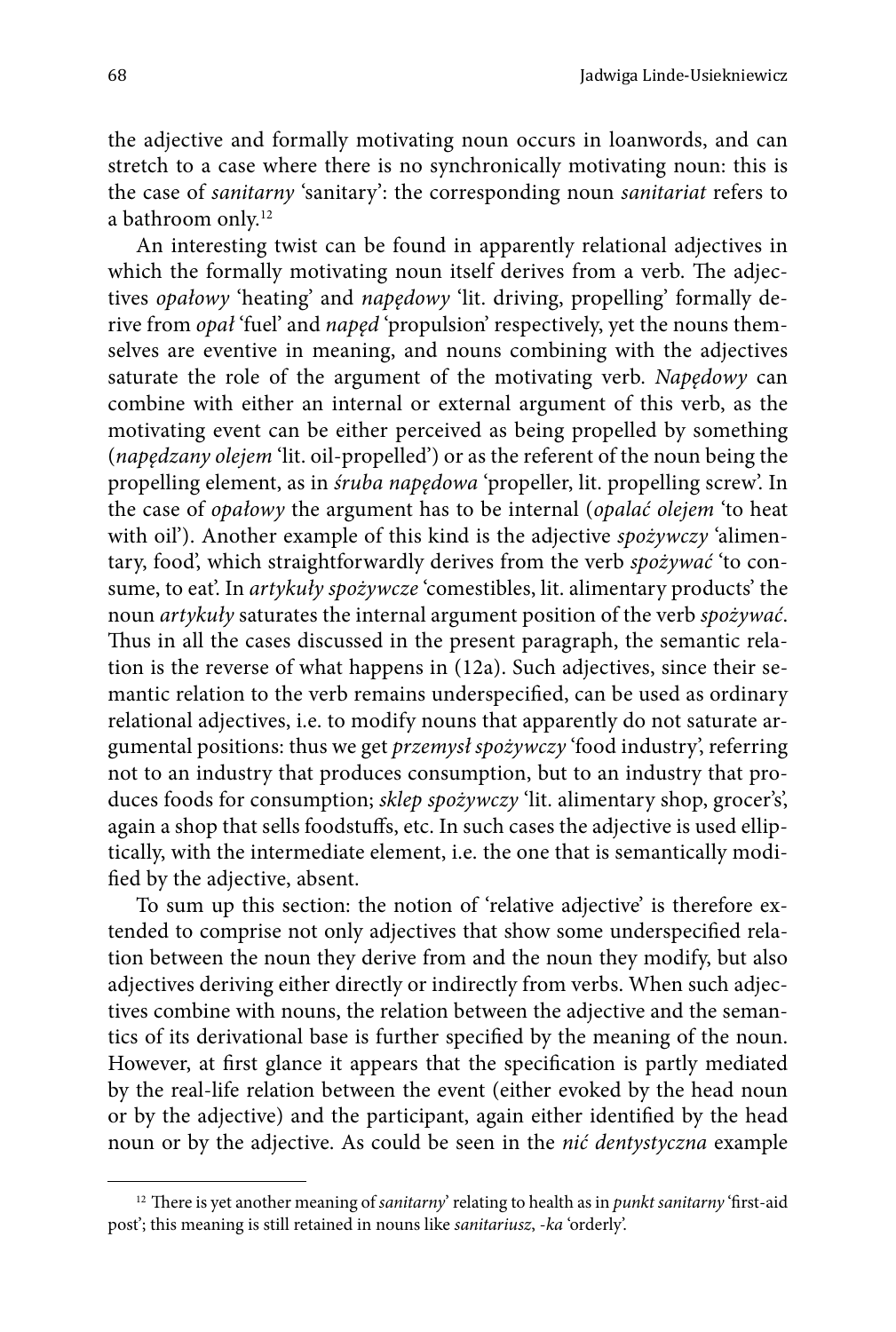our understanding of such phrases comes from extra-linguistic knowledge of what dental floss is and how people use it; there is nothing truly semantic blocking our understanding of the phrase as referring to some kind of suture used by dentists but not by other health professionals. Similarly, we do not understand *sklep kolonialny* 'lit. colonial shop' otherwise than as some kind of grocer's selling imported food (incidentally, this term, labeled as obsolete in dictionaries, has been undergoing an interesting revival). Yet in the next section it will be argued that this semantic specification is more strongly geared to linguistic phenomena than it seems.<sup>13</sup>

### 4. A noun meets a single adjective

What I would like to propose is an account of nominal phrases bearing a single adjective modifier that departs hugely from what has been proposed in the literature. In this approach there is no single mechanism responsible for ordering adjective and noun within a nominal phrase. The linear position of the adjective works in a rather intricate way, either to resolve the conflict between the semantic structure of the adjective and the semantic representation it is supposed to help to encode, or to help to encode the required semantic representation, adding some element of meaning that does not simply follow from the lexical meaning of either the noun or the adjective.

### 4.1. Property denoting adjectives

Adjectives that denote properties, traditionally called 'qualifying', normally do just that: ascribe some property to the referent of the noun. In the literature concerning adjectives in general there is a tendency to distinguish between intersective adjectives and non-intersective ones, with the latter further divided into subsective ones and non-subsective ones (see Cabredo 2010 or McNally and Boleda 2004 for overview). However, while there are some adjectives that are lexically non-intersective and non-subsective, i.e. *rzekomy* 'alleged', normally many adjectives can be used both intersectively e.g. *fałszywe zeznanie* 'false testimony' and non-intersectively, *fałszywy prezydent* 'false president'. Obviously, only adjectives used intersectively or subsectively can denote a property. In ordinary Polish syntax the three kinds of adjective modification are undistinguishable, in contrast to Romance (Cinque 2010, 2014; Demonte 2008). However, for non-intersective non-subsective modifiers there is one

<sup>&</sup>lt;sup>13</sup> Partly similar observations concerning Spanish adjectives appear in Fabregas (2007). His framework is adopted for Polish relational adjectives in Cetnarowska (2015b). Again for lack of space I will not discuss how our approaches differ.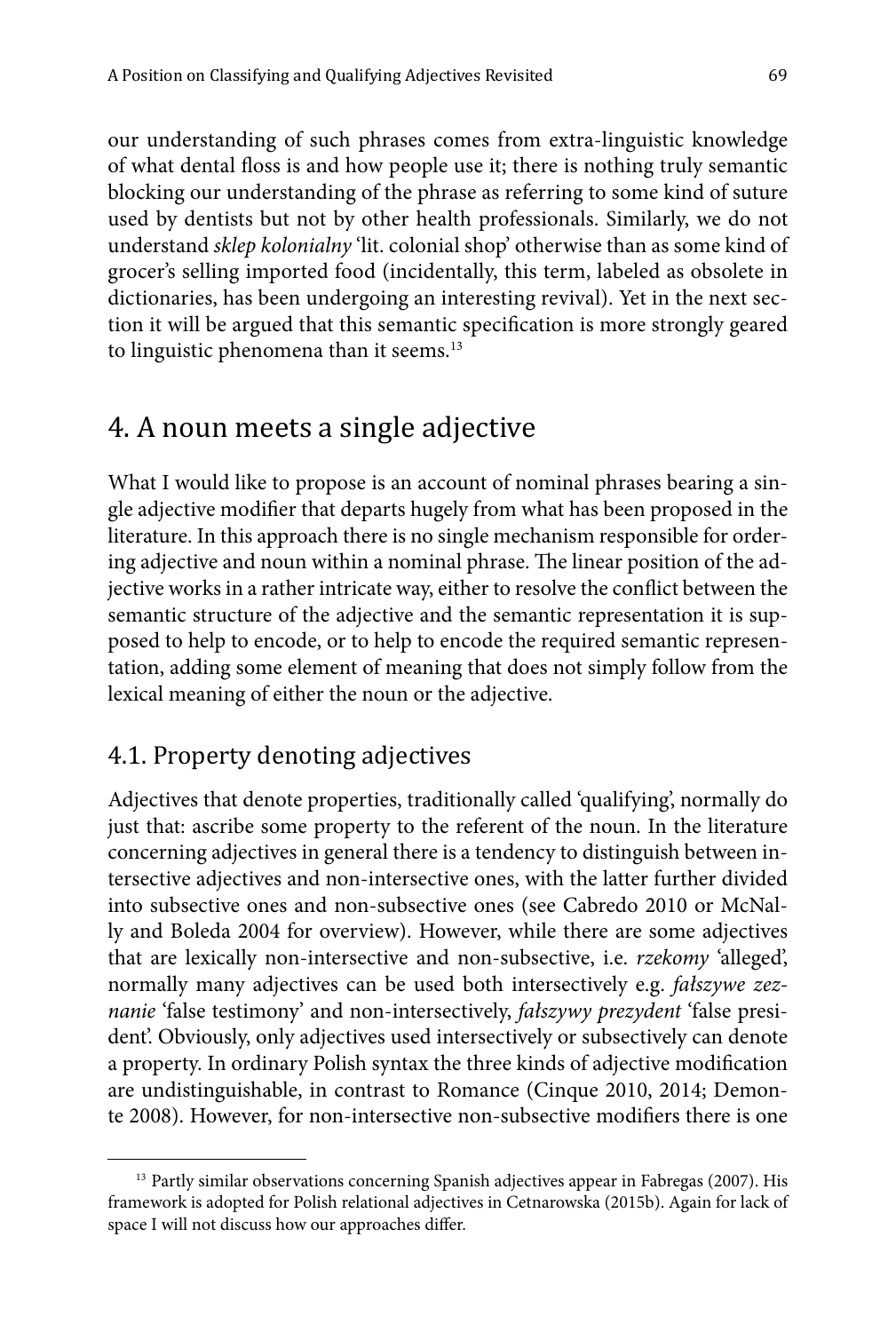restriction: they can only be contrastively focalized by applying a specific intonation pattern (see Section 1), while intersective adjectives and subsective ones accept both intonation-only focal contrast and postposition together with the appropriate stress pattern:

(15)(a) *fałszywy prezydent fałszywy prezydent* \**prezydent fałszywy*

> (b) *fałszywe zeznanie fałszywe zeznanie zeznanie fałszywe*

What I would like to concentrate on is intersective modification by property denoting adjectives. I would argue, same as I have in Linde-Usiekniewicz 2013, that such adjectives simply denote properties when preposed, and when postposed, they establish a criterion according to which the referents of the nouns are classified. As I have argued in Linde-Usiekniewicz (2013: 122−123) the same property can be used to simply single out a subset of referents from those denoted by the noun, or to establish a specific class: the difference lies in the fact that a subset of N's having the property of x is established without pointing out the existence of some other N's having the property of non-x. That is why property denoting adjectives can be used tautologically as in *biały śnieg* 'white snow', which does not say anything about the putative existence of non-white snow. By contrast, if the same adjective is used post-nominally, it not only ascribes the property to the referent of the noun, but, at the same time, establishes the existence of at least two classes: the property-bearing one and the property non-bearing one. Moreover, since they are lexically primed to describe properties, postposing them and encoding them as class-establishing ones can be seen as a type of coercion; as a result such patterns are seen as marked.

Thus to account for the difference between preposed and postposed property describing adjectives there is no need to invoke the categorization hierarchy suggested by Szumska (2015: 147). In addition there is some evidence against the claim that preposed adjectives reflect the fact that the feature they describe corresponds a higher-level categorization in comparison to the semantics of the noun. First of all, the so-called scalar adjectives (i.e. *high, low, big, small*, etc.) attribute the relevant feature not absolutely, but in comparison to something else. Irrespectively of the meaning of such adjectives being described in terms of reference sets or norms or in terms of being conspicuous or attracting attention (Bogusławski 1994: 329), the object has to be apprehended (i.e. categorized) first in order to decide if the adjective applies. For example, the same building may be a small bungalow but a large cottage (see Linde- -Usiekniewicz 2000: 41−42 for more examples of the same kind). Secondly,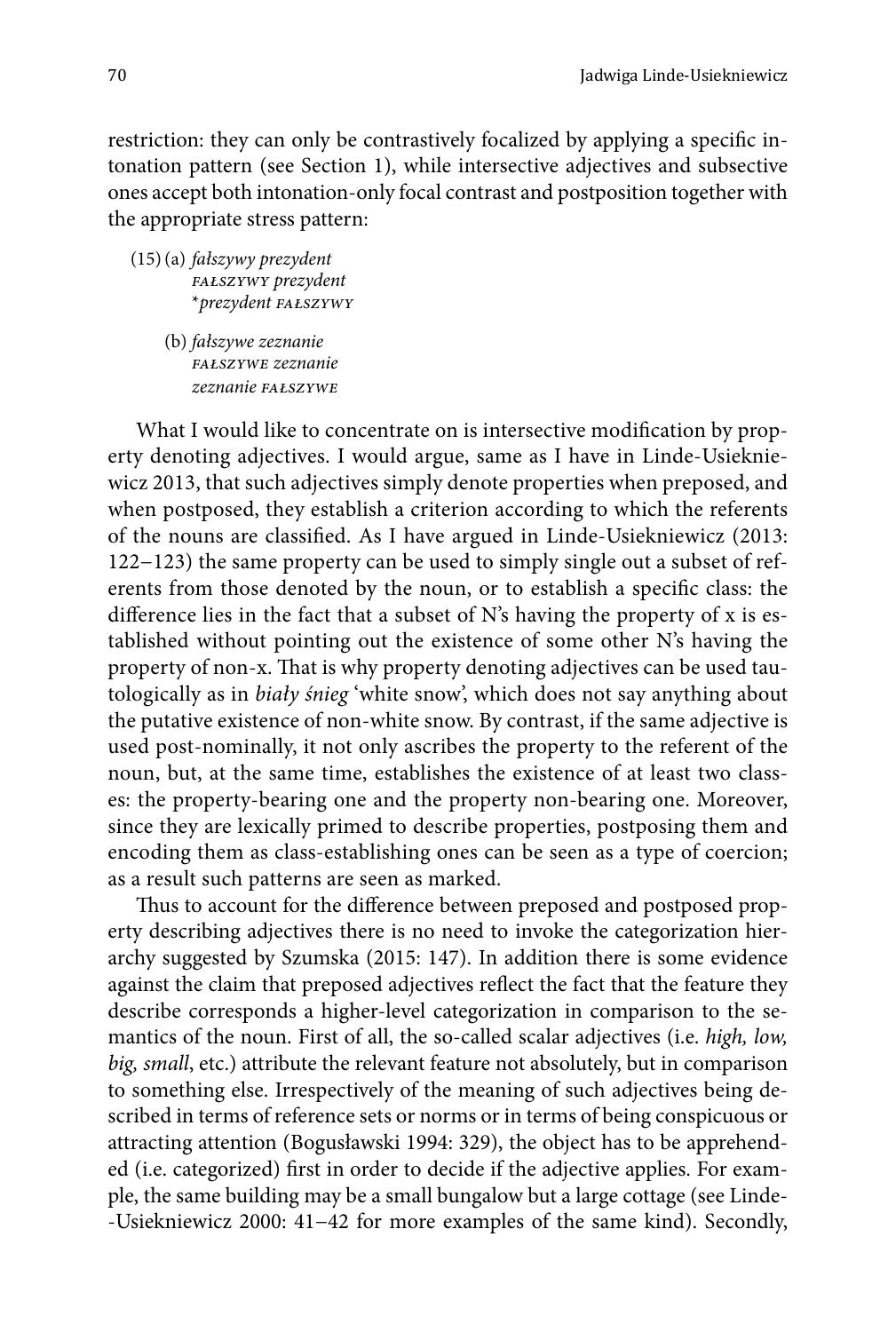some property denoting adjectives that are used mainly pre-nominally in Polish are in fact subsective, e.g. *utalentowana śpiewaczka* 'talented (female) singer'*.* Again, in order to categorize somebody as talented, one needs to know the capacity in which such talent is shown.14

#### 4.2. Relational adjectives

As could be seen in Section 3, the ordering of relational adjectives and nouns they modify is more complex and cannot be adequately described without addressing the issue of the semantic relation between the two elements of the noun phrase. The picture that emerges is as follows. Adjectives that modify a non-eventive noun can be used both pre-nominally and post-nominally, similarly to property denoting adjectives. However, they are not lexically 'primed' to denote properties: thus when used pre-nominally, they are coerced to act as if they were property-denoting. However, the property itself is not encoded, but left to inference. Thus *ciężarowy samochód* 'lit. cargo car' (taken from Cetnarowska 2014: 239) does not establish a class of *samochody ciężarowe* 'lit. cars cargo, trucks' as opposed to *samochody osobowe* 'lit. cars personal' but encodes some property resulting from being a truck and not a car. In Cetnarowska's original example about the truck being impossible to park this property is size. In other contexts the property might be having bulk capacity, or travelling at slower speed, or being more difficult to drive, or offering less comfort to passengers. This phenomenon actually underlies the traditional distinction between 'qualitative modifiers' (*przydawka jakościowa*  in Polish) and 'kind/classifying modifiers' (*przydawka gatunkowa*). This has been rightly noted by Szumska (2010, 2015), but she associated it with the cooccurrence with evaluative adjectives, as in *piękne drewniane meble* (adapted from Szumska 2010). Even without the accompanying evaluative adjective (see Section 5.1), preposed relational adjectives encode the fact that the true-life relation between the referent of the head noun and the noun from which the adjective derives results in the object denoted by the head noun having a particular, albeit underspecified feature. That is why adjectives denoting materials and adjectives invoking adjuncts tend to appear pre-nominally if no class is being established: thus we get *stalowe/drewniane/plastikowe drzwi* 'steel/wood/plastic door', unless in product description (cf. Trugman p.c., quoted in Rutkowski 2009: 115)

The relative order of a relational adjective and eventive noun is more complex, and depends on the relation between the event described by the noun and the semantic role of the entity described by the adjective. The complexity

<sup>&</sup>lt;sup>14</sup> Subsectional adjectives are mentioned here, as an exception to what has been said above, only as evidence against Szumska's claim.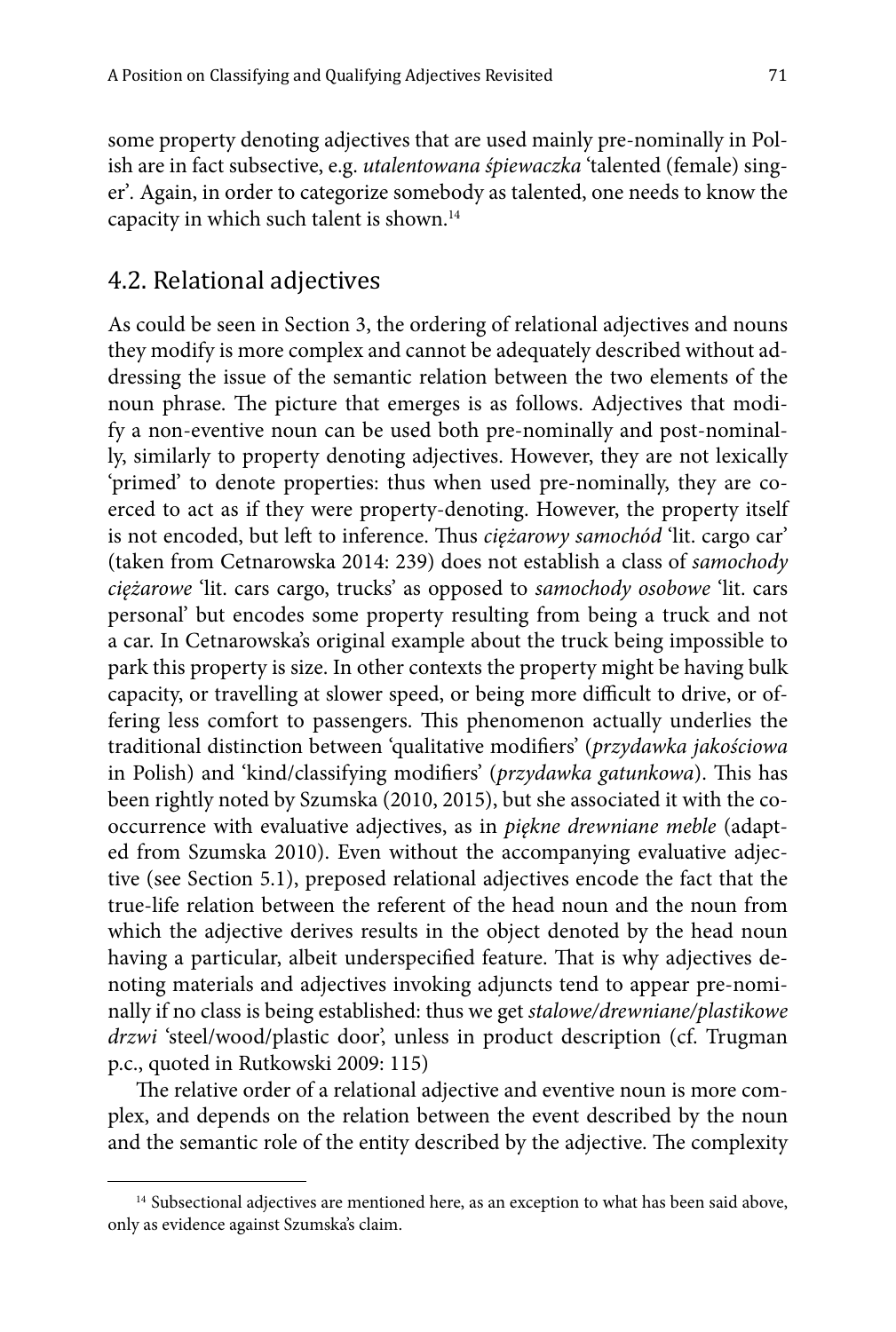arises from the fact that the post-position of the adjective first of all encodes its argumental, or even internal-argumental character. Thus we get the contrast between *kształcenie zawodowe* 'vocational training' and *zawodowe kształcenie*  'professional(-quality) training' (Linde-Usiekniewicz 2013: 119*−*120). Internal arguments generally do not appear preposed, unless in contrastive focus (see Section 1), because the post-nominal order actually encodes the internal-argumental meaning. Such nominal phrases remain underspecified as to the classestablishing issue. By contrast, adjectives corresponding to external arguments and adjuncts may appear pre-nominally to encode just that: the agentive or externally argumental character as in *pasażerskie skargi* 'passengers' complaints'. This can be seen in the contrast between (16a) and (16b) and between (17a) and (17b), respectively:

- (16)(a) *prezydenckie wybory* 'presidential choices (i.e. made by the president)'
	- (b) *wybory prezydenckie* 'presidential elections'
- (17)(a) *nasza polityka europejska* 'our European policy (i.e. toward Europe)'
	- (b) \**nasza europejska polityka* intended meaning 'our, i.e. European, policy'15

Thus the post-nominal order of a relational adjective modifying an eventive noun encodes the internal-argumental meaning of the adjective. Many expressions featuring an eventive noun and an adjective corresponding to its internal argument are restricted to a technical register. Some of the head nouns, e.g. *przewozy* (in plural), come from such a register. Moreover, in non-technical register the argument is not represented by a relational adjective but by a noun (in the genitive), e.g. *produkcja samochodów* 'production of cars', *przewóz pasażerów* 'transport (sg.) of passengers', etc.

In the case of an eventive noun modified by an adjective corresponding to an adjunct, there is no risk of ambiguity between external and internal argument and between any argument and adjunct. Thus the post-posed adjective encodes both the relation between the eventive noun and the adjunct and the class-establishing character of the modifier, while the preposed one encodes some underspecified property resulting from this relation, as is the case of non-eventive nouns modified by relational adjectives discussed below. Again, since the post-nominal syntax is associated with establishing a contrasting

<sup>15</sup> Of course (17b) becomes acceptable if *europejska* is assigned contrastive stress or when used parenthetically.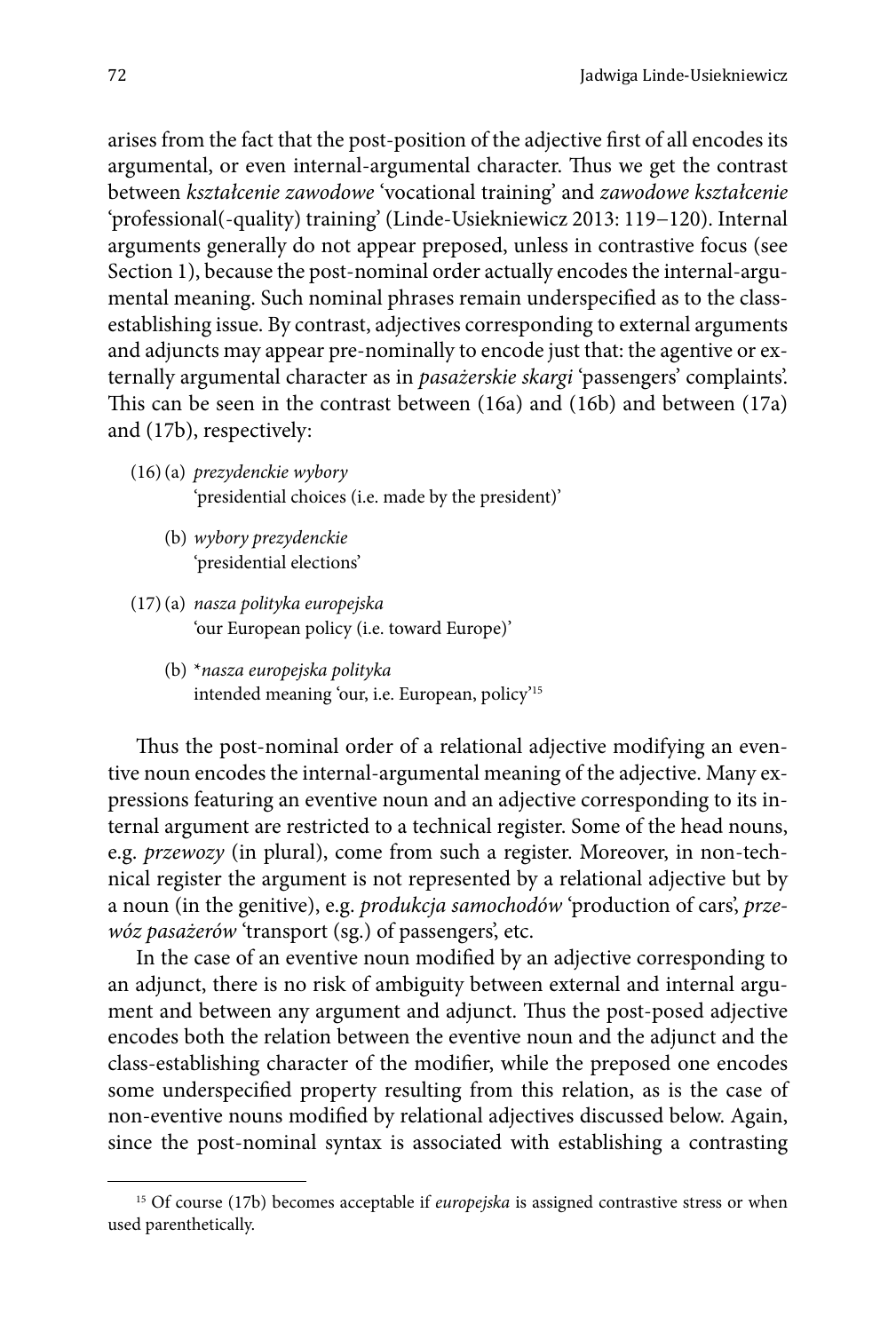class, postposed modifiers tend to be used in all kinds of labels, lists, product descriptions and technical terms. That is why we get *naftowa lampa* and *lampa naftowa* 'oil lamp', *nocny autobus* and *autobus nocny* 'night bus', etc.

There is another interesting twist in the overall picture that may suggest that that invoking the argument-adjunct distinction may not in fact be the best approach to analyzing relational adjectives modifying eventive nouns. Namely, adjuncts corresponding to FrameNet's core frame elements (Ruppenhofer et al. 2010: 18−21), be they syntactic arguments or syntactic adjuncts, or maybe those adjuncts corresponding to Mel'čuk's semantic actants (as opposed to syntactic actants, Mel'čuk 2004a, 2004b), tend to behave like internal arguments inasmuch that the adjectives corresponding to them tend to remain postposed.

In instances discussed in Section 3, where the adjective corresponds to some event and the modified noun is the semantic argument, the adjective is almost obligatory postposed, e.g. *olej napędowy, olej opałowy, artykuły spożywcze* discussed above.

To sum up this section: In the case of non-eventive nouns and eventive nouns modified by adjectives relating to adjuncts, post-nominal modification encodes the establishment of classes, as is the case with property denoting adjectives. Pre-nominal syntax coerces the relational adjective to be understood as referring to some property resulting from the relation. Thus the difference between non-argumental relational adjectives and lexical property denoting adjectives consists in the fact that the former are coerced into property denoting meaning when preposed, while the latter need to be coerced in order to establish classes by being postposed. By contrast, the eventinternal argument relation that obtains between the noun and the adjective is encoded by post-nominal modification, irrespectively of the distribution of the semantic features 'event' and 'event participant' between the noun and the adjective.

# 5. Adding another adjective to the mix

As attested in the literature, when another adjective is be added to a nominal phrase, or even more than one, several distinct patterns emerge: (a) all adjectives surface pre-nominally; (b) all adjectives surface post-nominally; (c) some of them appear pre-nominally and others do post-nominally.

#### 5.1. Pre-nominal pattern

First of all, all-prenominal modification occurs when all the adjectives in question are property denoting, with the adjective order reflecting the order of restriction, e.g.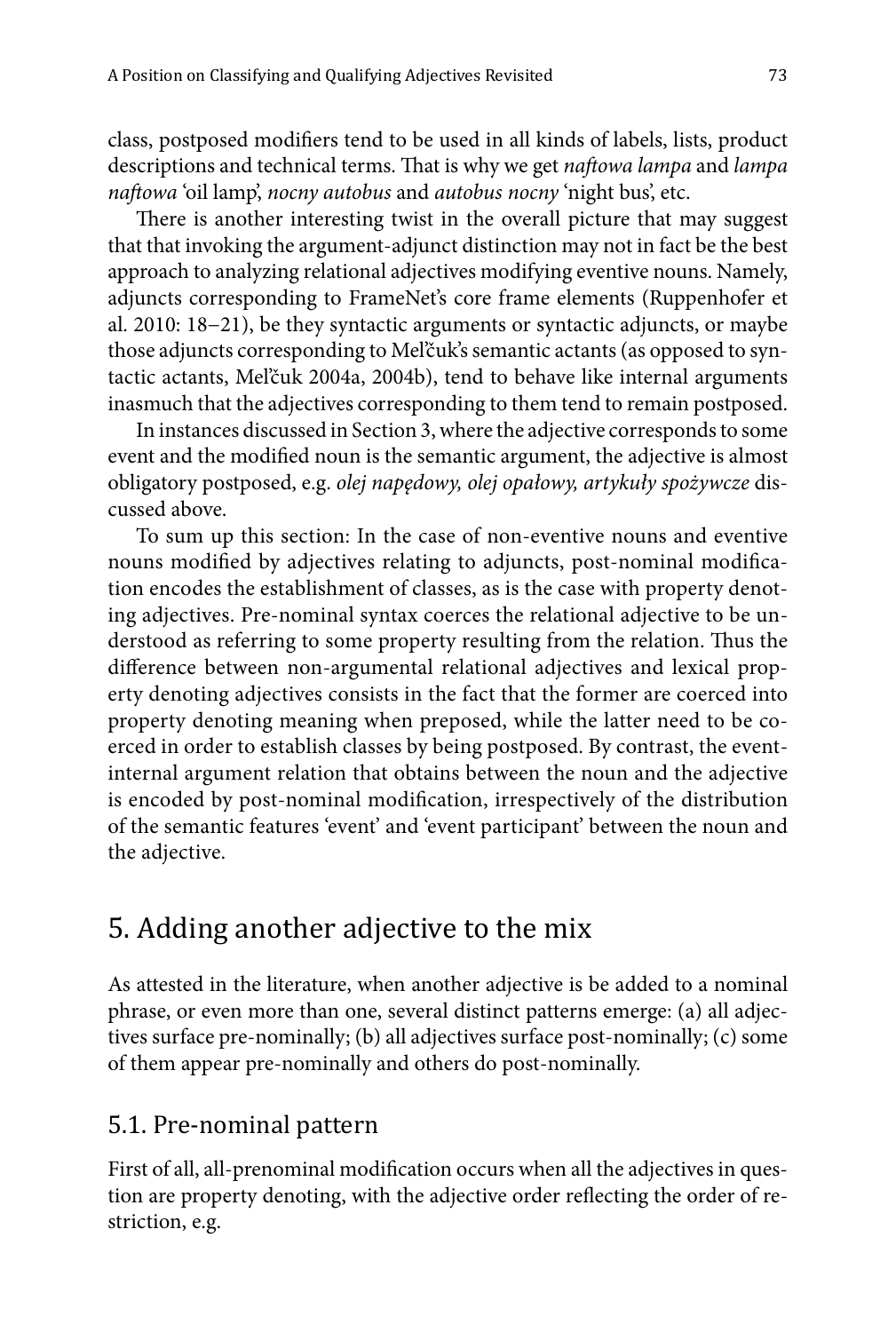- (18)(a) *taki mały owalny koralik* 'that small oval-shaped bead' (adapted from Tabakowska 2007: 416, and there taken from Topolińska 1984: 376)
	- (b) *taki owalny mały koralik* 'that oval-shaped small bead'

The order thus reflects the "communicative intention of the author of the text" (Topolińska 1984: 383 as translated by Tabakowska 2007: 461).<sup>16</sup> However, though such ordering may show some latitude with respect to adjective hierarchies (e.g. Scott 2002), the order is not free. The one presented in (19):

(19) *długa brązowa sztruksowa sofa* 'a long brown corduroy sofa' (Tabakowska 2007: 417)

is the only one acceptable. Its alternation would lead to encoding a non-restrictive meaning, independently of the actual use of a comma in writing or of appropriate intonation when speaking (Tabakowska 2007: 419−420).

Secondly, all-prenominal modification may occur if a relational adjective is coerced to denote a property. Adjectives accepting such coercion may appear pre-nominally in combination with a property denoting adjective. The coercion may be triggered, as Szumska (2015: 147−148) suggests, when the underspecified property expressed by the relative adjective is the basis of evaluation, as in *przepiękne renesansowe meble* 'beautiful renaissance furniture' (adapted from Szumska 2010), but it does not require an evaluative adjective as a necessary condition, e.g.

(20) *włoskie renensansowe meble* 'Italian renaissance furniture'

Similarly, I would suggest that in:

(21) *Kupiłam nowoczesną laserową drukarkę* (Szumska 2015: 148) 'I bought a modern laser printer'

there is no need to postulate an implicit evaluative reading of *nowoczesny*  'modern', as the property of being *laserowy* 'laser' itself serves as the basis for the printer to be evaluated as 'state-of-the-art'. The true difference between (22a) and (22b):

(22)(a) *nowoczesna drukarka laserowa* 'lit. modern printer laser'

<sup>&</sup>lt;sup>16</sup> There are alternative accounts of this phenomenon, including ones which invoke either comma intonation, or the distinction between hierarchical and parallel modification (Sproat and Shih 1991). However, Topolińska's account is the most compatible with the Encoding Grammar approach.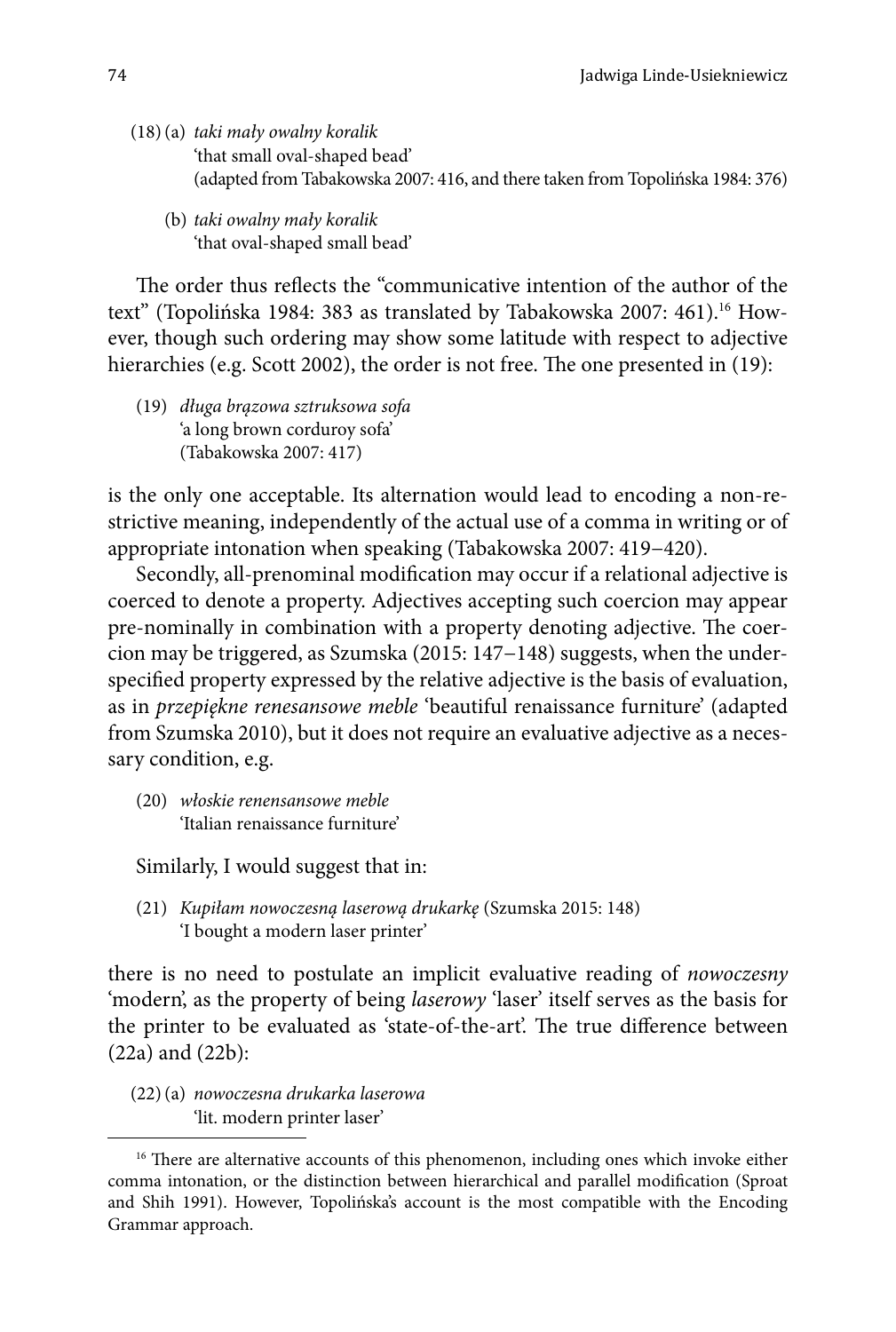(b) *nowoczesna laserowa drukarka* 'lit. modern laser printer'

is that in (22a) *nowoczesny* picks out a subset of laser printers as opposed to other kind of printers (say, jet-ink ones, three-dimensional ones and other kinds technology may come up with), while in (22b) the nature of the printing process is simply a property of the printer.

# 5.2. Post-nominal pattern

The pattern involving a sequence of adjectives all occurring post-nominally in restrictive modification (as opposed to non-restrictive modification (see Section 1)) constituted the crux of CPT's criticism of CPM. The syntactic rule postulated in CPM requires the 'classificatory' adjective to be unique. Yet, multiple post-nominal adjectives do occur, though mostly (here I agree with Rutkowski 2013) on labels, in product lists, and other technical documents. Unless a separate grammar for such textual genres is postulated, the analysis has to take into account both their attested occurrences and the fact that they are avoided in everyday speech.

The explanation I am proposing relies on the distinction between different types of post-nominal modification presented in Section 4. On the basis of the analyses presented there and other analyses of possible orderings not presented for lack of space, I would like to propose a preliminary hierarchy of potentially post-nominal modifiers, along the lines of:

(23) internal argumental > external argumental > adjunctive > class-establishing

though a more fine-grained hierarchy, involving different kinds of adjuncts may be necessary, as well as one distinguishing various class-establishing modifiers of non-eventive nouns. In particular, adjuncts corresponding to core frame elements should tend to precede non-core ones when modifying an eventive noun, while for non-eventive nouns that nevertheless evoke a frame, adjectives corresponding to core elements should tend to precede non-core ones. An appended version of (23) may take the form of (24):

(24) internal argumental  $>$  external argumental  $>$  core adjunctive  $>$  non-core adjunctive > core class-establishing > non-core class establishing

In accordance with  $(23)$  we get  $(25a)$  and  $(26a)$  and not  $(25b)$  and  $(26b)$  respectively:

- (25)(a) *olej napędowy zimowy* 'lit. oil propelling winter' 'winter diesel fuel'
	- (b) *\*olej zimowy napędowy*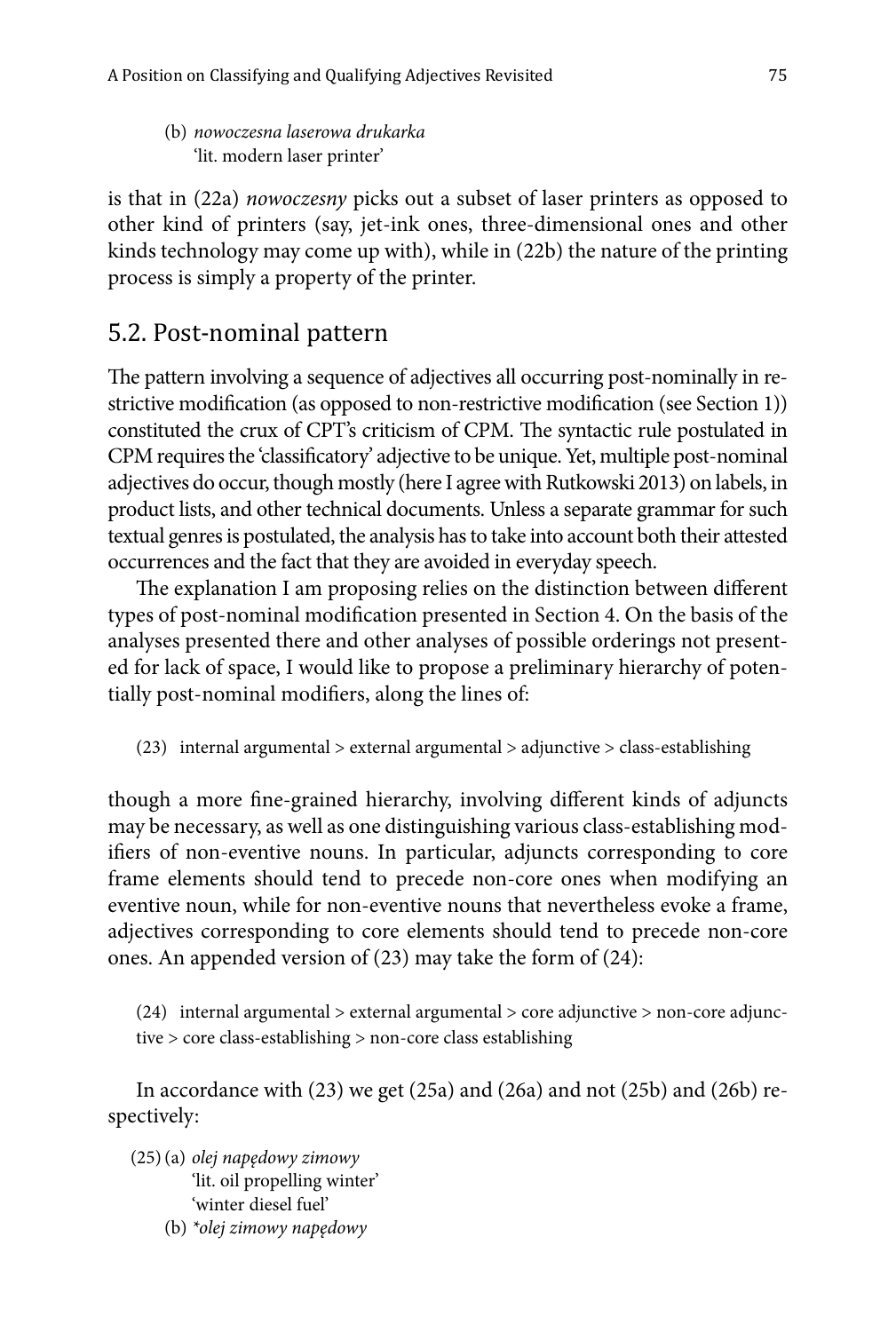- (26)(a) *adres internetowy prywatny* 'lit. address internet private' 'private internet address'
	- (b) \**adres prywatny internetowy*

The more fine-grained hierarchy (as in 24) is observed in the contrast between (27a) and (27b):

- (27)(a) *drukarka atramentowa kolorowa* 'lit. printer ink-jet color' 'color ink-jet printer'
	- (b) *drukarka kolorowa atramentowa*

While both are possible and attested on the internet, (27a) is about four times more frequent, and seems much more natural. This arises from the fact that although the noun *drukarka* 'printer' is non-eventive, it nevertheless evokes a frame of the event of printing. For such an event the medium or mode (ink-jet vs. laser) is a core element, while the feature of the printout (color vs. black-and-white) is not.

Yet (27b) does occur, as well as other examples apparently contradicting (24), which correctly predicts (28a), but not (28b); yet (28b) is nevertheless attested on the Internet:

- (28)(a) *drewno opałowe iglaste* 'lit. wood heating conifer' 'conifer firewood'
	- (b) *drewno iglaste opałowe* 'lit. wood conifer heating'

What happens in (28b) is that – for pragmatic reasons – the speaker uses the class-establishing adjective *iglasty* 'conifer' as the one introducing the first-order classification (conifer vs. broadleaf). At the same time, when separating the adjective *opałowy* from the noun, they deprive it of the argumental character and *opałowy* is thus coerced into being a more general, class-establishing attribute, contrasting the conifer firewood with conifer wood used for woodwork. Similar examples comprise *przewozy pasażerskie lotnicze* 'lit. transport passenger aerial' vs. *przewozy lotnicze pasażerskie* 'lit. transport aerial passenger' quoted in CPT (2011). In cases like these and in other cases similar to (28b) the argumental character of the adjective is no longer syntactically encoded but remains to be inferred partly from its general meaning and partly through extra-linguistic knowledge (possibly mediated by relying on specific frames, which represent the combination of linguistic and nonlinguistic expertise).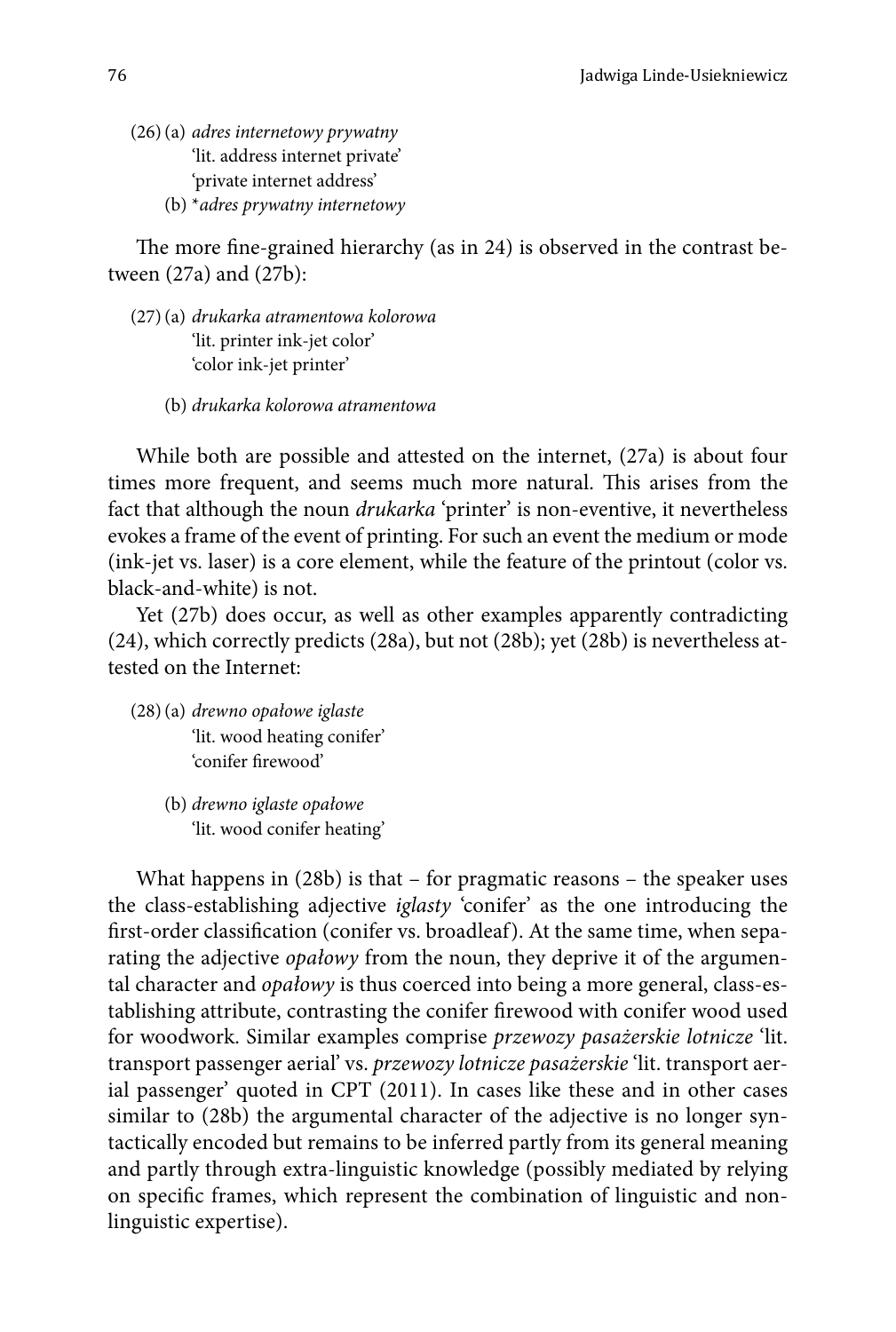#### 5.3. Mixed pattern

Since the all-postnominal order involves establishing a hierarchy of classes, it is not surprising that speakers tend to avoid encoding such hierarchies unless pragmatically compelled to do so. Thus in ordinary usage there is a tendency to coerce an otherwise class-establishing adjective into denoting properties (some examples of such a phenomenon were given in Sections 4.2 and 5.1). One would expect the adjectives to show a graded resistance to coercion accordingly to the hierarchy proposed in (23) and (24). Evidently this is not the case, as we get all kinds of relational adjectives in pre-nominal patterns, including internal-argumental ones, e.g. *pasażerskie przewozy lotnicze* 'lit. passenger transport aerial'. I would argue that what happens in such cases is that there is a conflict between the semantic representation the speaker wishes to encode and the semantic structure, of which (23) and (24) is a part. The speaker wants to establish, through encoding, the existence of a class of referents as opposed to another class and the adjective they choose is the one that best establishes such distinction. Thus in *atramentowa drukarka kolorowa* the class of color printers, as opposed to black-and-white-ones, is established and among all the possible members of this class a subset is established of those printers which use ink. By contrast in *kolorowa drukarka atramentowa* the class of inkjet printers, as opposed to laser ones, is established, and among all members of that class, a subset is established of those that give color printouts. In both cases the resulting phrase refers to the intersection of printers using ink and giving color printouts; it is not surprising that they tend to be regarded as synonymous.

What distinguishes the behavior of relational adjectives in mixed pattern from that in pre-nominal pattern is that in the former even the internal-argumental adjectives can be coerced into pre-nominal position, if another adjective needs to be used for class-establishing purposes. Thus while we are unlikely to get \**iglaste opałowe drewno* and *\*opałowe iglaste drewno*, we still get *opałowe drewno iglaste.*

# 6. Summing up

From what was shown in Sections 4 and 5, the same encoding mechanism is at work both in nominal phrases bearing a single adjective, and in phrases bearing multiple adjectives, yet it works differently in the two cases. In phrases with a single adjective (seen in Section 4), two different elements of semantic structure syntactically expressed are involved in ordering a single adjective in respect to the noun. Each of the elements operates in a different way and on different lexical items. For the first pattern to be applied, first of all either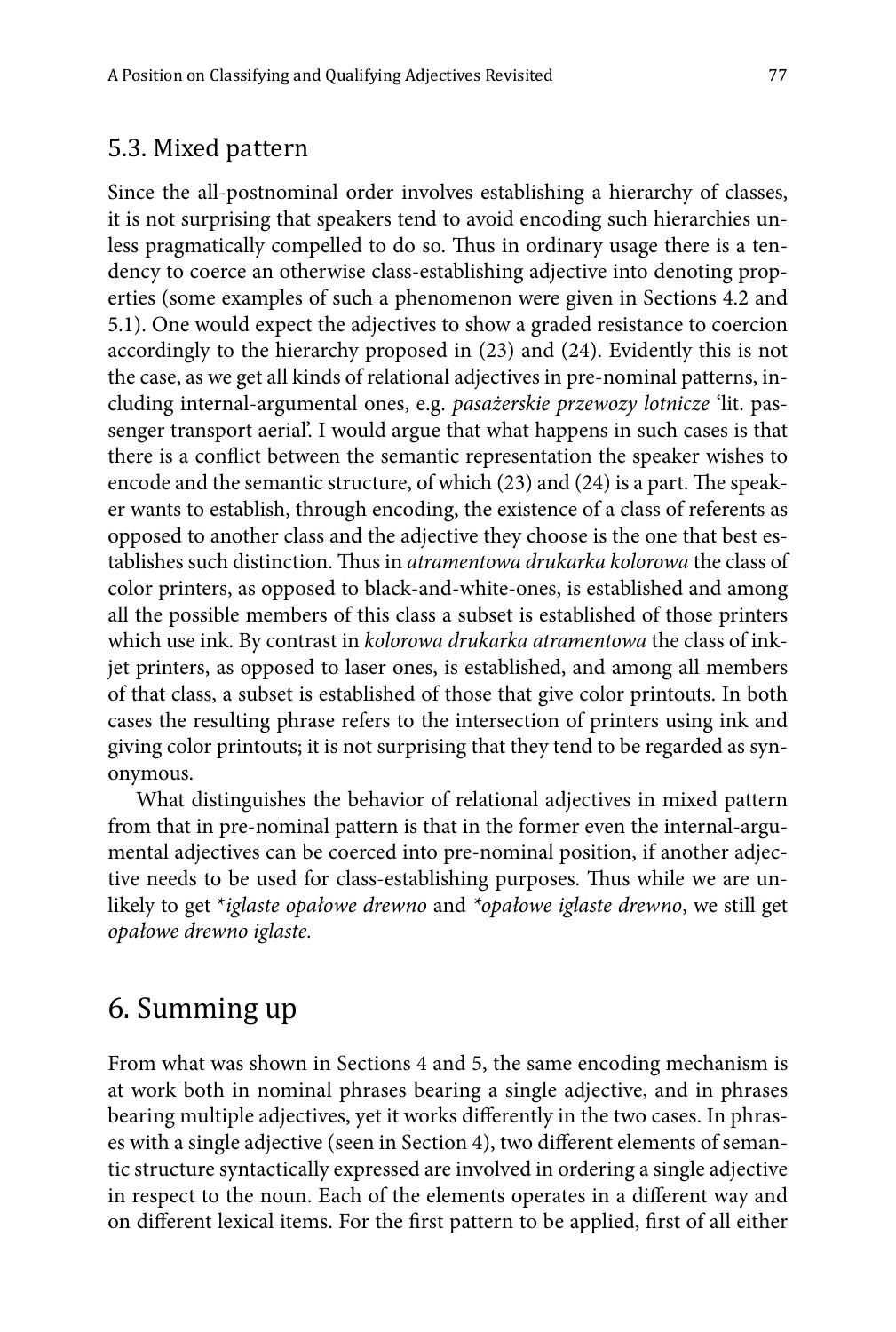the noun or the adjective has to refer to an event. Secondly, the other element (again the adjective or the noun) has to refer to the internal argument of such event. In that case the adjective invariably follows the head. This fixed pattern encodes the semantic relation between the two entities featured in the noun phrase. For obvious reasons, the adjective that enters into such a pattern has to be a relational one. In such cases the order is fixed, because the reversed order would divest the noun phrase of the very meaning it encodes. Specifically, if the noun is eventive and the adjective refers to an event participant, the noun phrase would encode the participant as either a non-internal argument or an adjunct.

The second pattern involves the distinction between denoting a property and establishing class and applies both to eventive and non-eventive nouns on the one hand and to both relational and property denoting adjectives on the other. When following the head both kinds of adjective establish a class of entities, in contrast to yet another class. This class is construed on the basis of the property expressed by the adjective, as I have argued in Linde-Usiekniewicz (2013), or on the basis of the relation to the noun underlying the relational adjective, as was proposed by McNally and Boleda (2004). By contrast, when preposed, neither kind of adjective establishes a class. When used in restrictive modification, they further delimitate the set of referents of the noun phrase. An interesting feature of relational adjectives in the pre-nominal position is that they are thus coerced to encode some non-specified property resulting from the relation between the head and the adjective.

The same two elements of syntactic structure also act on phrases comprising several adjectives, though the picture is more complex and involves a hierarchy of adjective function, presented in (24). In particular, from the very nature of arguments it follows that in most cases there can be only one adjective corresponding to each argument, available for modification, of eventive nouns. By contrast there can be various adjunctive adjectives that may combine with the head noun; the range of potential adjunctive modifiers 'waiting in the wings' increase when one goes from core to non-core ones. All of them are at the same time class-establishing when used post-nominally. The range of class-establishing adjectives combining with non- eventive nouns is potentially even larger, because any relational adjective and many property denoting adjectives can be used for establishing classes.

Importantly, class-establishing is recursive: a class-establishing, i.e. postnominal adjective may be followed by another class-establishing adjective to create a more detailed classification. In such case, the linear order of adjectives reflects nothing but the hierarchy of classes, as seen in (27a, b), where both adjectives retain their class-establishing function.

By contrast, the argumental adjective, and specifically the event-argument relation, can be encoded as such only when the adjective immediately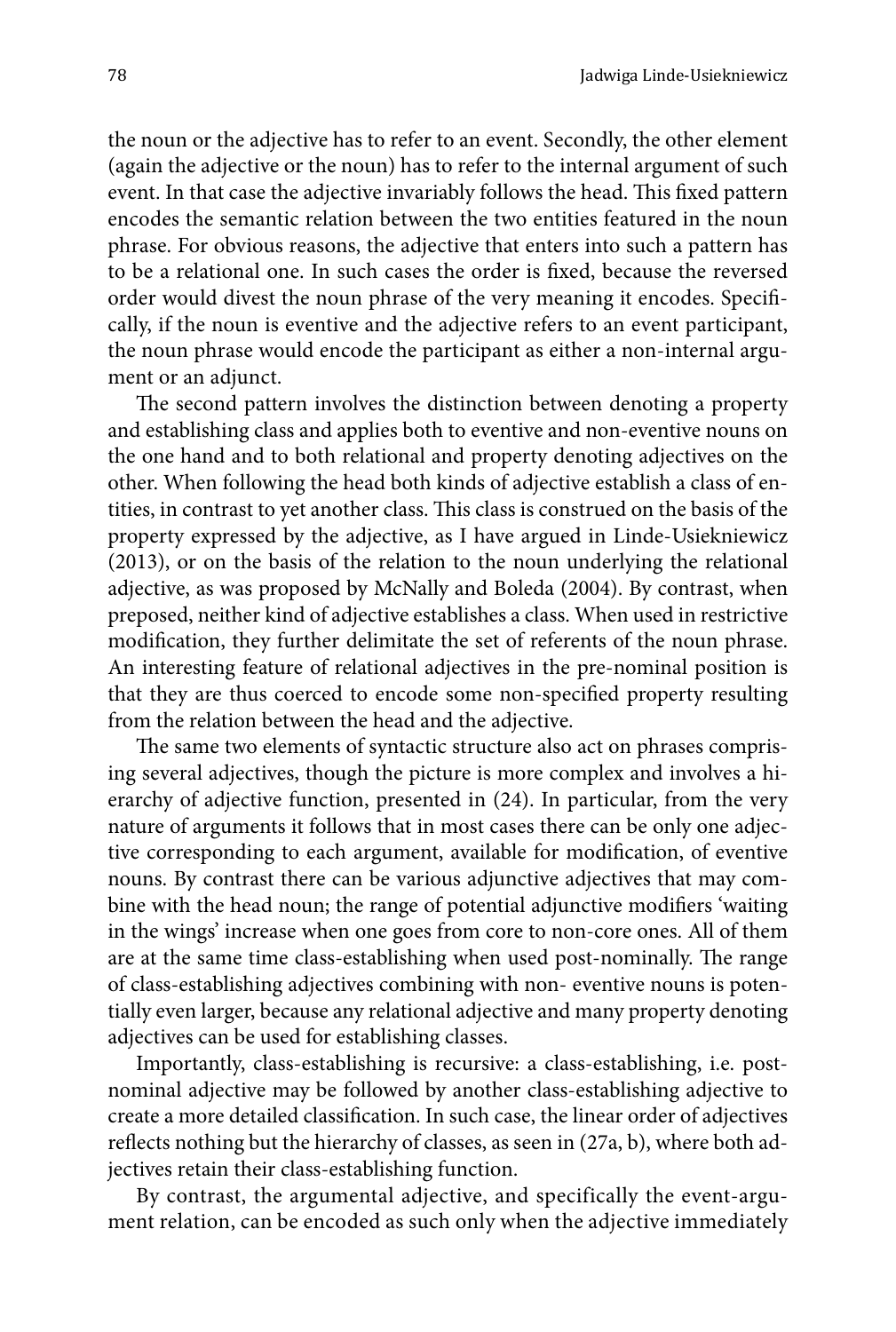follows the noun. Such structure can be combined with a class-establishing adjective in only one way, i.e. by sequencing the adjectives post-nominally, in accordance to (24), as seen in (28a), where the leftmost adjective again preserves its argumental character, while the rightmost one still establishes a class. However, the classification concerns the entities already restricted to those that are specified by the event-argument encoding, e.g. firewood in (28b). If, however, the classification needs to be established foremost and independently of this restriction, the class-establishing adjective immediately follows the noun and the adjective corresponding to the eventargument relation is relegated to the second-order class-establishing position, as in (28b), with the loss of encoded meaning already mentioned in Section 5.2.

Similarly, if post-nominal sequences of adjectives are undesirable for any reason, the conflict between encoding an argumental adjective and encoding a class-establishing adjective is resolved by coercing one of the adjective to appear pre-nominally. A relational adjective that would be class-establishing if used post-nominally loses its purely class-establishing character and is then coerced to encode some unspecified property, which again the audience infers from the context. An adjective that would encode the argumental relation if it immediately followed the noun suffers a similar coercion.

# **Conclusions**

An important similarity between CPT and CPM was that both approaches strived to elegantly reduce the relevant phenomena of adjective modification and adjective order to a single, uniform model: either the eponymous Classificatory Phrase or the relational model. In my opinion both models fail, because the interplay between adjective meanings, nominal meanings and their combination in Polish is not reducible either to a simple syntactic position or to the distinction between 'qualitative' and 'classifying' adjectives being established by simple fiat (this, indeed, has been the crux of my line of argumentation in unpublished polemics with CPT).

In contrast to both CPT and CPM, Szumska (2010, 2015) focuses on semantic or pragmatic (i.e. functional) differences between different linearizations, without mentioning any underlining syntactic theory (her reference to Topolińska (1973) concerns the relation between context and specific meaning of a noun phrase). Tabakowska's account is similar to the one proposed here inasmuch that she explains the eventual ordering in terms of the "speaker's choice of a construal, [in which] iconic principles conspire (or are overridden) for optimum effect" (Tabakowska 2007: 411), which mirrors both the speaker's perspective built into Encoding Grammar and the notion of different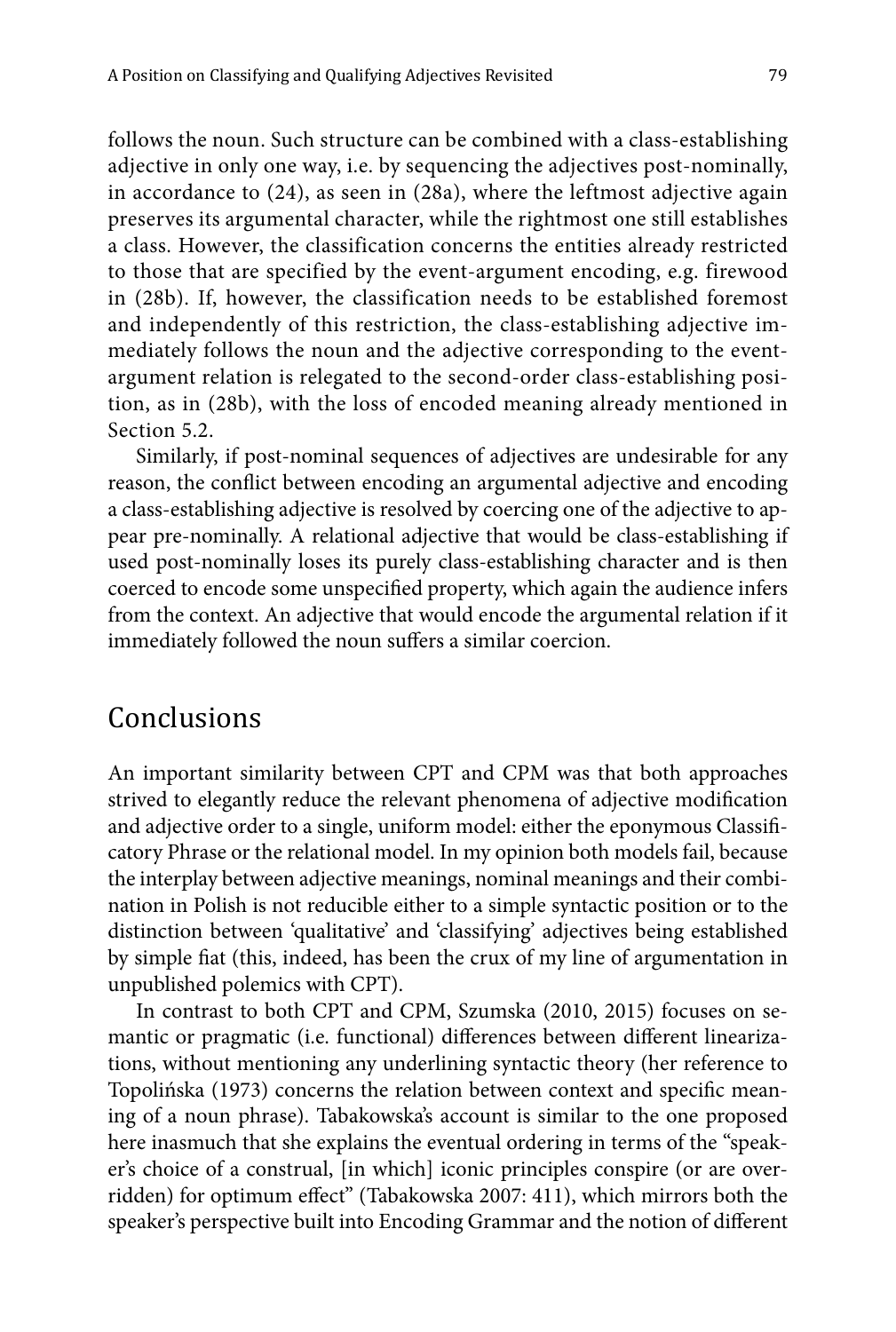principles being at odds with one another. Yet she offers no explicit syntactic account of how the iconicity principle operates in grammar.<sup>17</sup>

Encoding Grammar, briefly presented above in Section 2, offers a solution with adequate semantic specificity and an accompanying syntax. As already mentioned, its purpose is to give linguistic form, i.e. to encode the semantic representation of the utterance-to-be. The semantic structure of Encoding Grammar, the module mainly responsible for encoding, has two parts: the semantics of available lexical units and the means to encode meaning by special syntax, with the latter operating on the former, including through coercion. The lexical part of the semantic structure of Polish contains at least two different kinds of adjectives: adjectives denoting properties and relational adjectives. In the encoding process the lexical semantic structure and the syntactically expressed semantic structure may work in concert. One such instance is when a property denoting adjective is redundantly encoded as such, i.e. when it precedes the nominal head. The second instance is when a relational adjective is postposed. However, the semantic structure of Polish does even more. It not only allows a relational adjective to be encoded as class-establishing, but also enables a relational adjective to be encoded as entering into the event-internal argument relation with the head noun by means of reserving a special position in the linear order: the one immediately to the right of the noun. In addition, the event-argument relation is unique inasmuch as the relational adjective cannot be coerced into denoting a property on its own.

Yet, if a property denoting adjective needs to be used to establish a class, because the property it refers to serves as a basis of classification, the semantic structure syntactically expressed offers the postposition as an encoding means. Similarly, it allows a relational adjective to be encoded as underspecified property-denoting: the adjective has to appear to the left of the head noun. Since there is a mismatch in such cases between the lexical semantics of the adjective and the encoded meaning of the nominal phrase it is not surprising that such instances tend to be marked.

The same rules govern multiple relational adjectives (i.e. potentially class establishing or argument denoting ones) modifying the same noun, though the degree to which coercive patterns are available is larger than in the case of single relational adjective. A post-posed adjective retains its class-establishing character even when not immediately following the noun, while a potentially argumental adjective is deprived of this meaning when appearing elsewhere but immediately after the noun.

<sup>&</sup>lt;sup>17</sup> Tabakowska (2001) does talk of landmark–trajector reversal when explaining the fact that inherently classifying adjectives are used pre-nominally, though she fails to explain how to combine this theory with the fact that the trajector–landmark distinction is used to describe nominal modification in general, with the noun being invariably the trajector and the adjective being the landmark (Langacker 1987: 486).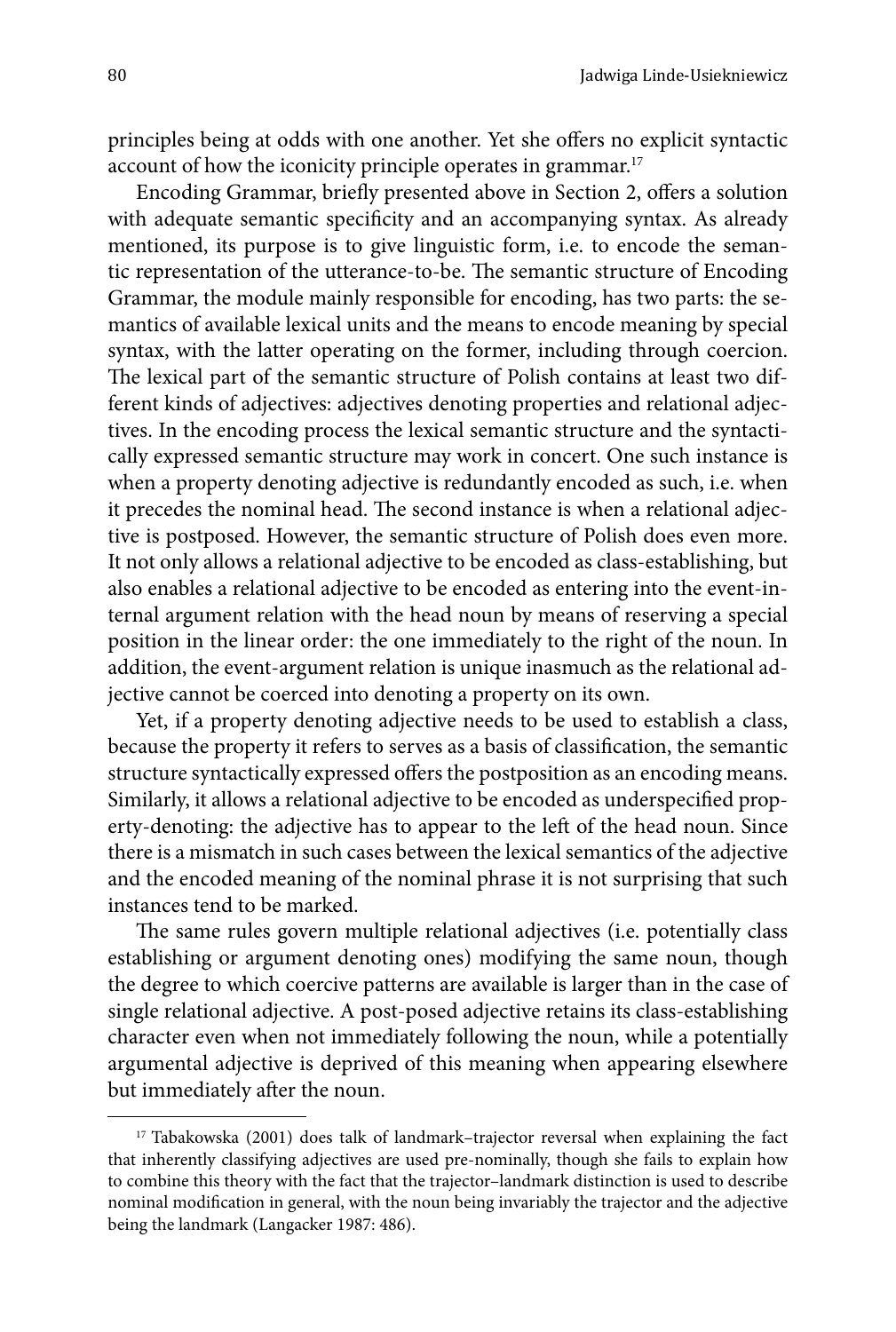All this can be modeled and explained adequately in Encoding Grammar because of its very architecture, positing the existence of two levels of syntax (deep and surface) and the fact that when the semantic representation of the utterance-to-be passes through different levels of encoding, the hitherto unencoded elements of meaning remain available to subsequent levels of encoding. In the case of adjective modification, the modification (as opposed to predication) is encoded by the deep-syntactic module; the semantic specifics of modification, i.e. property denoting, class establishing or saturating an internal argument of an event is left to be encoded in the surface syntax, i.e. by linearization.

### References

- Beard Robert (1991). Decompositional composition: The semantics of scope ambiguities and 'bracketing paradoxes'. *Natural Language & Linguistic Theory* 9(2), 195−229.
- Bogusławski Andrzej (1994). Measures are measures. On the defense of diversity of comparatives and positives. In *Sprawy słowa/Word Matters*, 323−329. Warsaw: Vega.
- Bogusławski Andrzej (2001). Szyk uzupełnień w polskich frazach imiennych. In Włodzimierz Gruszczyński, Urszula Andrejewicz, Mirosław Bańko, Dorota Kopcińska (eds.), *Nie bez znaczenia… Prace ofiarowane Profesorowi Zygmuntowi Saloniemu z okazji jubileuszu 15000 dni pracy naukowej*, 79−86. Białystok: Wydawnictwo Uniwersytetu w Białymstoku.
- Bogusławski Andrzej (2014). Заметка о статусе инверсии в русских словосочетаниах с именами числительными. In Anna Kozłowska, Agnieszka Świątek (eds.), *Znaczenie – tekst – kultura. Prace ofiarowane profesor Elżbiecie Janus*, 17−26. Warsaw: Wydawnictwo UKSW.
- Bosque Ignacio, Picallo Carme (1996). Post-nominal adjectives in Spanish DPs. *Journal of Linguistics* 32, 349−385.
- BOUCHARD Denis (1998). The distribution and interpretation of adjectives in French: A consequence of Bare Phrase Structure. *Probus* 10(2), 139−183.
- Bouchard Denis (2002). *Adjectives, Number and Interfaces: Why Languages Vary*. Oxford: Elsevier Science.
- Cabredo Hofherr Patricia (2010). Adjectives. An introduction. In Patricia Cabre-DO HOFHERR, Ora MATUSHANSKY (eds.), *Adjectives - Formal Analyses in Syntax and Semantics*, 1−26. Amsterdam: John Benjamins.
- Cetnarowska Bożena (2014). On pre-nominal classifying adjectives in Polish. In Anna Bondaruk, Gréte Dalmi, Alexander Grosu (eds.), *Topics in the Syntax of DPs and Agreement*, 100−127. Amsterdam: John Benjamins.
- CETNAROWSKA Bożena (2015a). The linearization of adjectives in Polish noun phrases: selected semantic and pragmatic factors. In Anna BONDARUK, Anna PRAŻMOWSKA (eds.), *Within Language, Beyond Theories (Volume 1: Studies in Theoretical Linguistics)*, 188−205. Newcastle upon Tyne: Cambridge Scholars Publishing.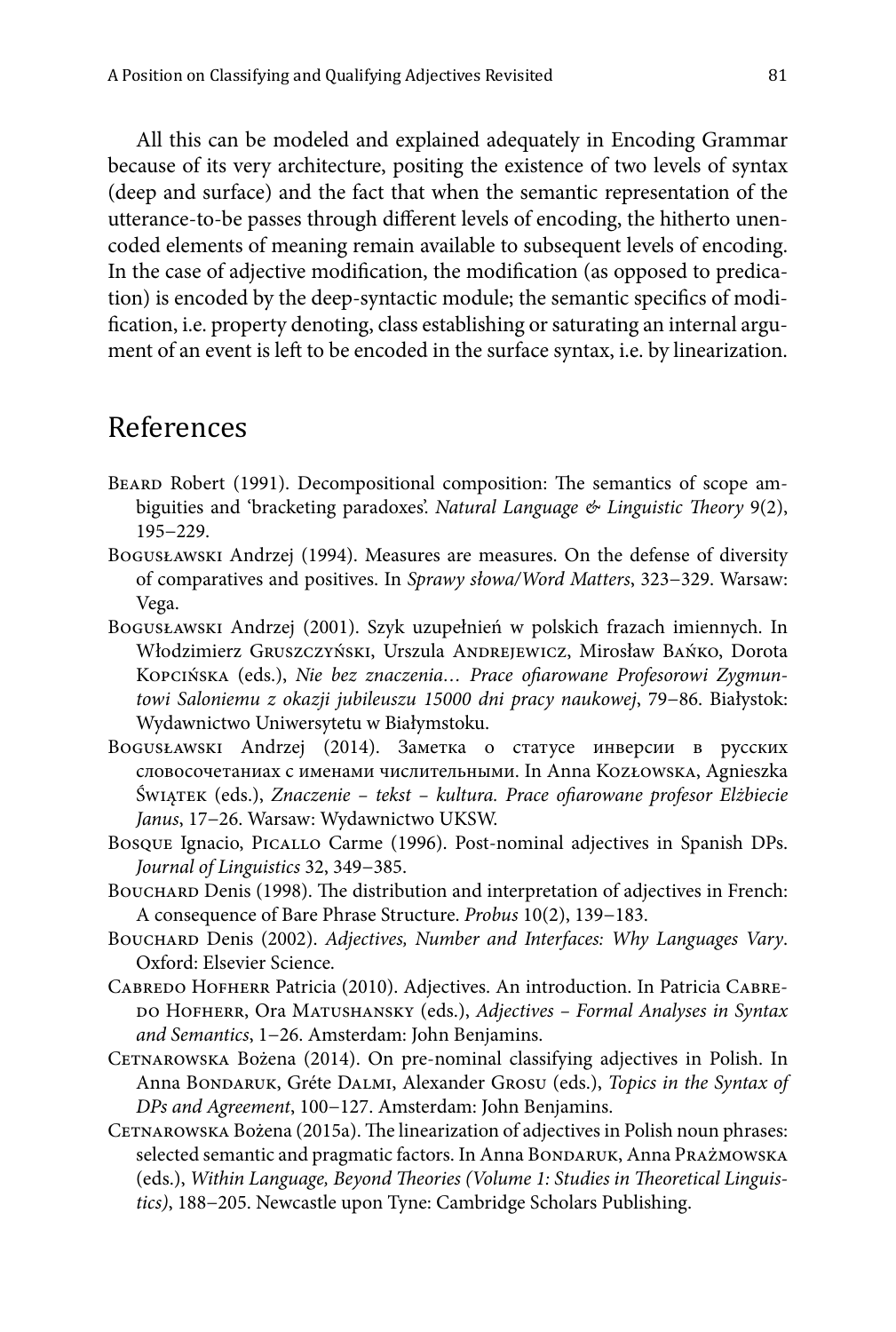- Cetnarowska Bożena (2015b). Categorial ambiguities within the noun phrase: Relational adjectives in Polish. In Joanna Błaszczak, Dorota Klimek-Jankowska, Krzysztof MIGDALSKI (eds.), *How Categorical Are Categories? New Approaches to Old Problems of Noun, Verb and Adjective*, 115−196. Berlin–Boston: de Gruyter Mouton.
- Cetnarowska Bożena, Pysz Agnieszka, Trugman Helen (2011). Accounting for some flexibility in a rigid construction: On the position of classificatory adjectives in Polish. In Piotr Bański, Beata Łukaszewicz, Monika Opalińska (eds.), *Generative Investigations: Syntax, Morphology, and Phonology*, 24−47. Newcastle upon Tyne: Cambridge Scholars Publishers.
- Cinque Guglielmo (2010). *The Syntax of Adjectives. A Comparative Study*. Cambridge: MIT Press.
- Cinque Guglielmo (2014). The semantic classification of adjectives. A view from syntax. *Studies in Chinese Linguistics* 35(1), 1−30.
- Demonte Violeta (2008). Meaning-form correlations and adjective position in Spanish. In Louise McNally, Charles Kennedy (eds.), *The Semantics of Adjectives and Adverbs*, 71−100. Oxford: Oxford University Press.
- ESCANDELL VIDAL Victoria, LEONETTI Manuel (2002). Coercion and the Stage/Individual Distinction. In Javier GUTIÉRREZ REXACH (ed.), From Words to Discourse, 159−179. New York/Amsterdam: Elsevier.
- Fabregas Antonio (2007). The internal syntactic structure of Relational Adjectives. *Probus* 19(1), 1−36.
- Fillmore Charles J. (1985). Frames and the Semantics of Understanding. *Quaderni di Semantica* 6(2), 222−254.
- Frajzyngier Zygmunt, Shay Erin (2003). *Explaining Language Structure through Systems Interaction*. Amsterdam: John Benjamins.
- Hengeveld Kees, Mackenzie J. Lachlan (2008). *Functional Discourse Grammar. A Typologically-based Theory of Language Structure*. Oxford: Oxford University Press.
- IORDANSKAYA Lidia, MEL'CUK Igor A. (2009). Linguistic well-formedness of semantic structures. In David BECK, Kim GERDES, Jasmina MILIĆEVIĆ, Alain POLGUÈRE (eds.), *MTT'09 Proceedings*, 177−187. Montreal: Observatoire de linguistique Sens-Texte.
- Kallas Krystyna (1998). *Przymiotnik.* In Renata Grzegorczykowa, Roman Laskowski, Henryk Wróbel (eds.), *Gramatyka współczesnego języka polskiego. Morfologia*, 469−523. Warszawa: Wydawnictwo Naukowe PWN.
- LAKOFF George, BRUGMAN Claudia (1987). The semantics of aux-inversion and anaphora constraints. Paper presented at the Annual Meeting of the Linguistic Society of America, San Francisco. [URL: http://georgelakoff.files.wordpress. com/2011/04/the-semantics-of-aux-inversion-and-anaphora-constraints-lakoffand-brugman-1986.pdf; accessed December 13, 2011].
- Langacker Ronald (1987). *Foundations of Cognitive Grammar: Theoretical Prerequisites*. Stanford: Stanford University Press.
- Lauwers Peter, Willems Dominique (2011). Coercion: Definition and challenges, current approaches, and new trends. *Linguistics* 49(6), 1219−1235.
- Linde-Usiekniewicz Jadwiga (2000). *Określenia wymiarów w języku polskim.* Warsaw: Publications of the Faculty of Polish.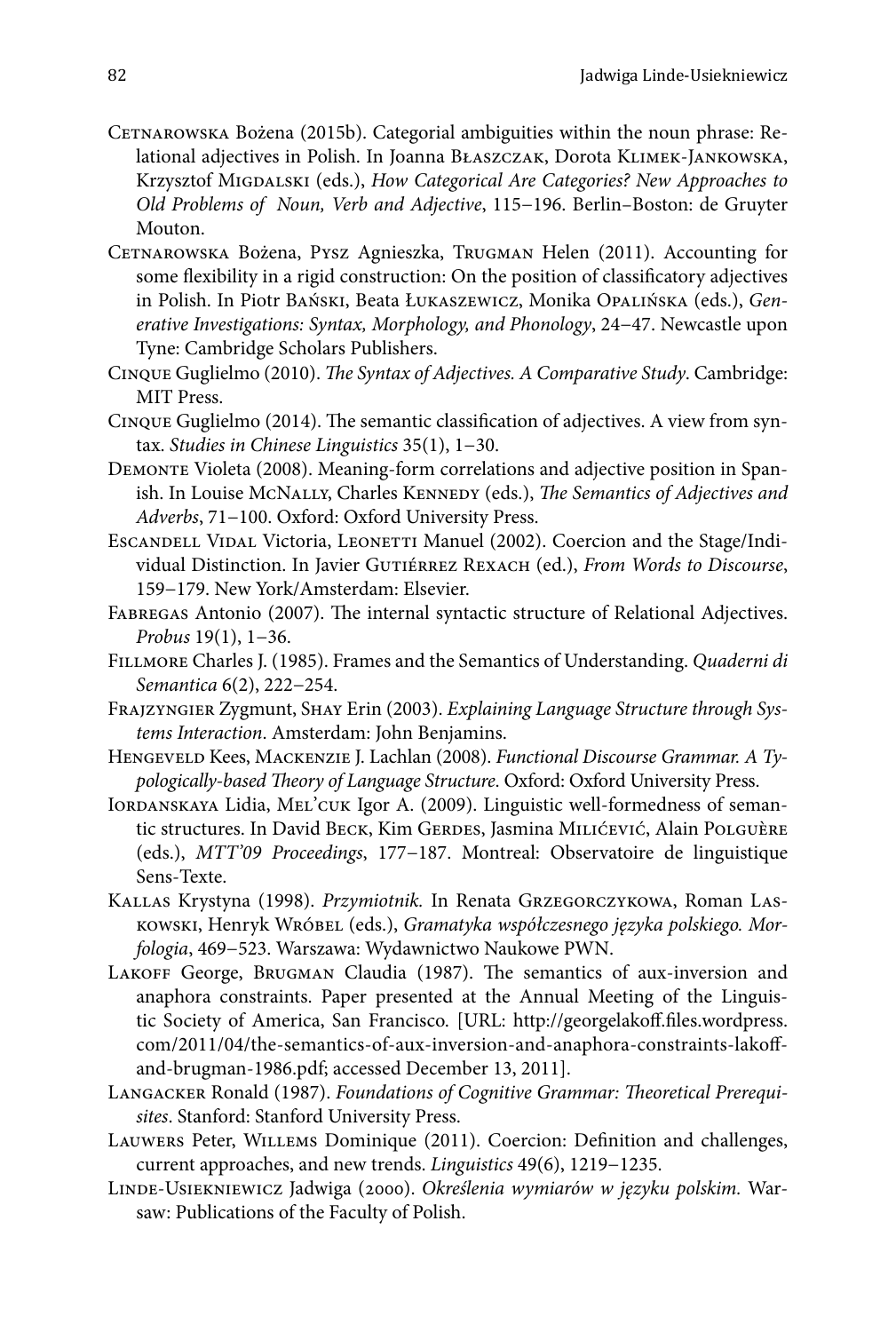- LINDE-USIEKNIEWICZ Jadwiga (2006). On the relative depth of cleaving. In Hélene Wlodarczyk, André Wlodarczyk (eds.), *La focalization dans les langues*, 81−94. Paris: L'Harmattan.
- Linde-Usiekniewicz Jadwiga (2008). O pewnych interesujących własnościach wybranych analitycznych konstrukcji leksykalnych. In Renata Grzegorczykowa, Krystyna Waszakowa (eds.), *Słowo – pojęcie – tekst*, 255−264. Warszawa: Wydawnictwa UW.
- Linde-Usiekniewicz Jadwiga (2012). *From Conflict Through Compromise to Collaboration: Semantics, Syntax and Information Structure in Natural Languages*. Warsaw: Publications of the Faculty of Polish.
- Linde-Usiekniewicz Jadwiga (2013). A position on classificatory adjective in Polish. *Studies in Polish Linguistics* 8(3), 103−126.
- Linde-Usiekniewicz Jadwiga (in print). Cognitive environment and information structure.
- McNALLY Louise, BOLEDA Gemma (2004). Relational adjectives as properties of kinds. *Empirical Issues in Formal Syntax and Semantics* 5, 179−196.

Mel'čuk Igor A. (1988). *Dependency Syntax: Theory and Practice*. Albany: SUNY Press.

- Mel'čuk Igor A. (2004a). Actants in Semantics. *Linguistics* 42(1), 1−66.
- Mel'čuk Igor A. (2004b). Actants in Syntax. *Linguistics* 42(2), 247−291.
- Mel'čuk Igor A. (2012). *Semantics. From Meaning to Text.* London: John Benjamins Publishing.
- Morzycki Marcin (in press). *Modification.* Cambridge: Cambridge University Press. (draft retrieved from https://www.msu.edu/~morzycki/work/papers/modification\_book.pdf; accessed August 5, 2015).

Pisarkowa Krystyna (1965). *Predykatywność określeń w języku polskim.* Wrocław: Ossolineum.

- Reinhart Tanya (2002). The Theta System An Overview. *Theoretical Linguistics* 28(3), 229−290.
- RUPPENHOFER Josef, ELLSWORTH Michael, PETRUCK Miriam R.L., JOHNSON Christopher R., Scheffczyk Jan (2010). *FrameNet II: Extended Theory and Practice*. [URL: https://framenet2.icsi.berkeley.edu/docs/r1.5/book.pdf; accessed January 18, 2009].
- Rutkowski Paweł (2009). *Fraza przedimkowa w polszczyźnie.* Warsaw: Publications of the Faculty of Polish.
- RUTKOWSKI Paweł (2013). "Is NA different from NAA?". A talk given at 44<sup>th</sup> Poznań Linguistic Meeting – PLM 2013 (30 August 2013, Adam Mickiewicz University, Poznań, Poland).
- RUTKOWSKI Paweł, PROGOVAC Ljiljana (2005). Classification projection in Polish and Serbian: The position and shape of classifying adjectives. In Steven Franks, Frank Y. GLADNEY, Mila TASSEVA-KURKTCHIEVA (eds.), *Formal Approaches to Slavic Linguistics: The South Carolina Meeting 2004*, 289−299. Ann Arbor: Michigan Slavic Publications.
- SCHULTZE-BERNDT Eva, HIMMELMANN Nikolaus P. (2004). Depictive secondary predicates in crosslinguistic perspective. *Linguistic Typology* 8, 59−131.
- SCOTT Gary-John (2002). Stacked adjectival modification and the structure of nominal phrases. In Guglielmo Cinque (ed.), *Functional Structure in the DP and IP: The Cartography of Syntactic Structures*, 91−120. Oxford: Oxford University Press.